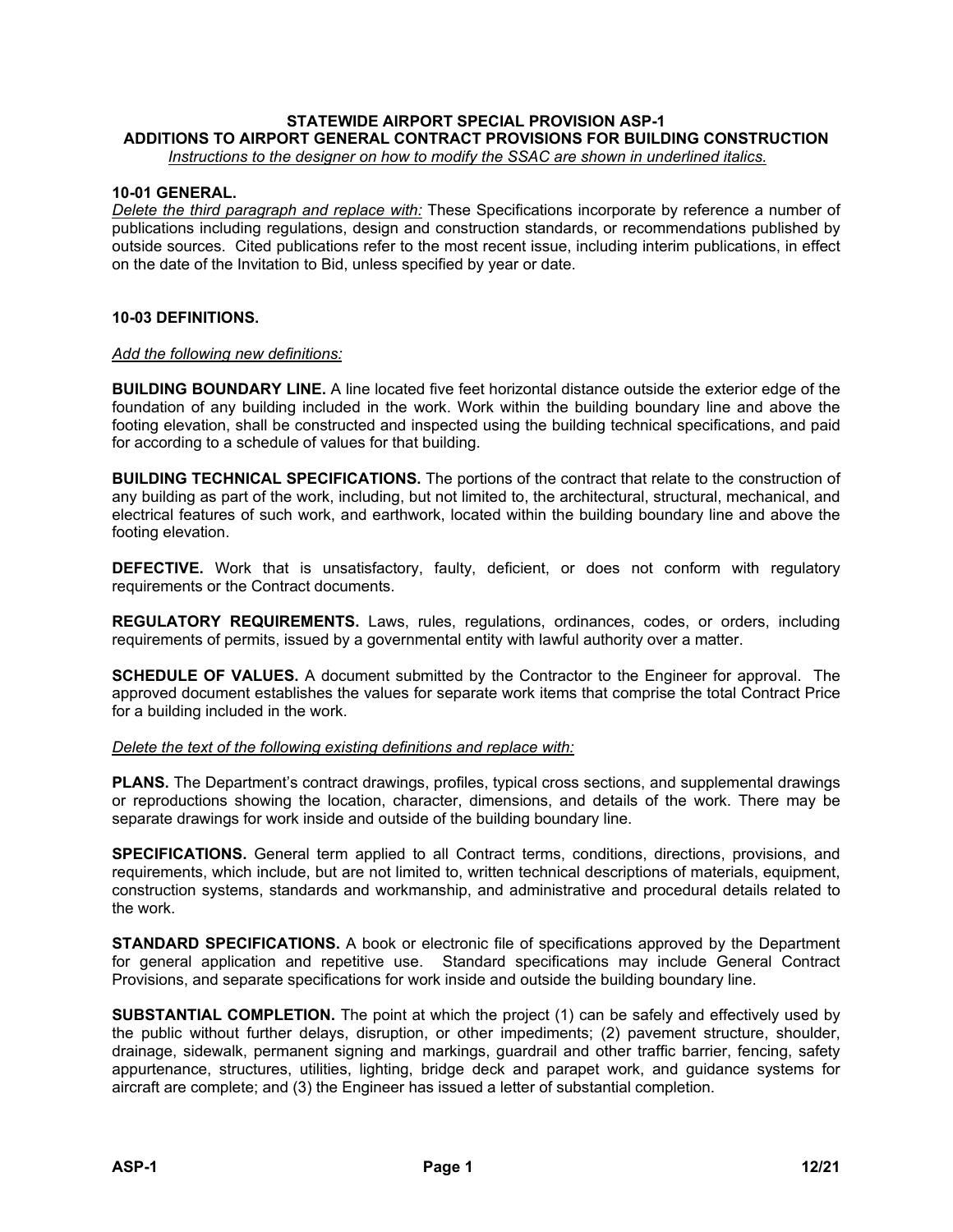For projects built in phases, the work is substantially complete when it is ready for the subsequent project.

Notwithstanding the forgoing paragraphs, for a building included in the work substantial completion is the point at which the building (1) can be safely and effectively used by the public or occupied for the purpose that it was intended, without further delays, disruption, or other impediments; (2) all agencies that issue approvals before occupancy have approved the building for occupancy; and (3) the Engineer has issued a letter of substantial completion.

The terms "substantially complete" and "substantially completed" as applied to the work mean substantial completion.

#### **30-06 INSURANCE REQUIREMENTS.**

#### *Add the following insurance coverage to the third paragraph:*

**e. Builder's Risk Insurance:** coverage on an "All Risk" completed value basis for any building that is part of the work, including "quake and flood", and all materials, supplies, and equipment that are intended for specific installation in the Project while such materials, supplies and equipment are located at the project site, in transit from port of arrival to project site and while temporarily located away from the project site.

#### **40-01 INTENT OF THE CONTRACT.**

*Delete text and replace with:* The intent of the Contract is to provide for the construction and completion of every detail of the described work. The Contractor shall furnish all labor, material, supervision, equipment, tools, transportation, supplies, and other resources required to complete the work in the time specified and according to the Contract. The Contractor is responsible for the means, methods, techniques, sequence or procedures of construction, safety, quality control, and to perform or furnish the work in accordance with the Contract documents.

#### **50-04 COORDINATION OF PLANS, SPECIFICATIONS, AND SPECIAL PROVISIONS.**

#### *Delete the entire text of Subsection 50-04 and replace with the following:*

These Standard Specifications, Plans, Special Provisions, and all supplementary documents are essential parts of the Contract. They are intended to complement each other and describe and provide for a complete project. A requirement occurring in one is as binding as if occurring in all.

This contract may include two different sets of specifications and plans. One set of specifications and plans applies to work outside the building boundary line. The second set of specifications and plans applies to work within the building boundary line. The building boundary line is defined in Subsection 10- 03.

For work within the building boundary line and above the footing elevation the contractor shall perform the work according to the building technical specifications, and payment for the work will be included in the building schedule of values. For work outside the building boundary line or below the footing elevation, the contractor shall perform the work according to the contract unit prices for the work involved.

For work outside of the building boundary line, in case of a conflict calculated dimensions govern over scaled dimensions, and large scale details govern over small scale details. In the event that any of the following listed contract documents conflict with another listed contract document, the order of precedence is (with **a.** having precedence over **b.**, and **b.** having precedence over **c.**, etc.):

- **a.** Contents of Addenda
- **b.** Special Provisions
- **c.** Plans
- **d.** Standard Specifications
- **e.** Materials testing standards
- **f.** FAA Advisory Circulars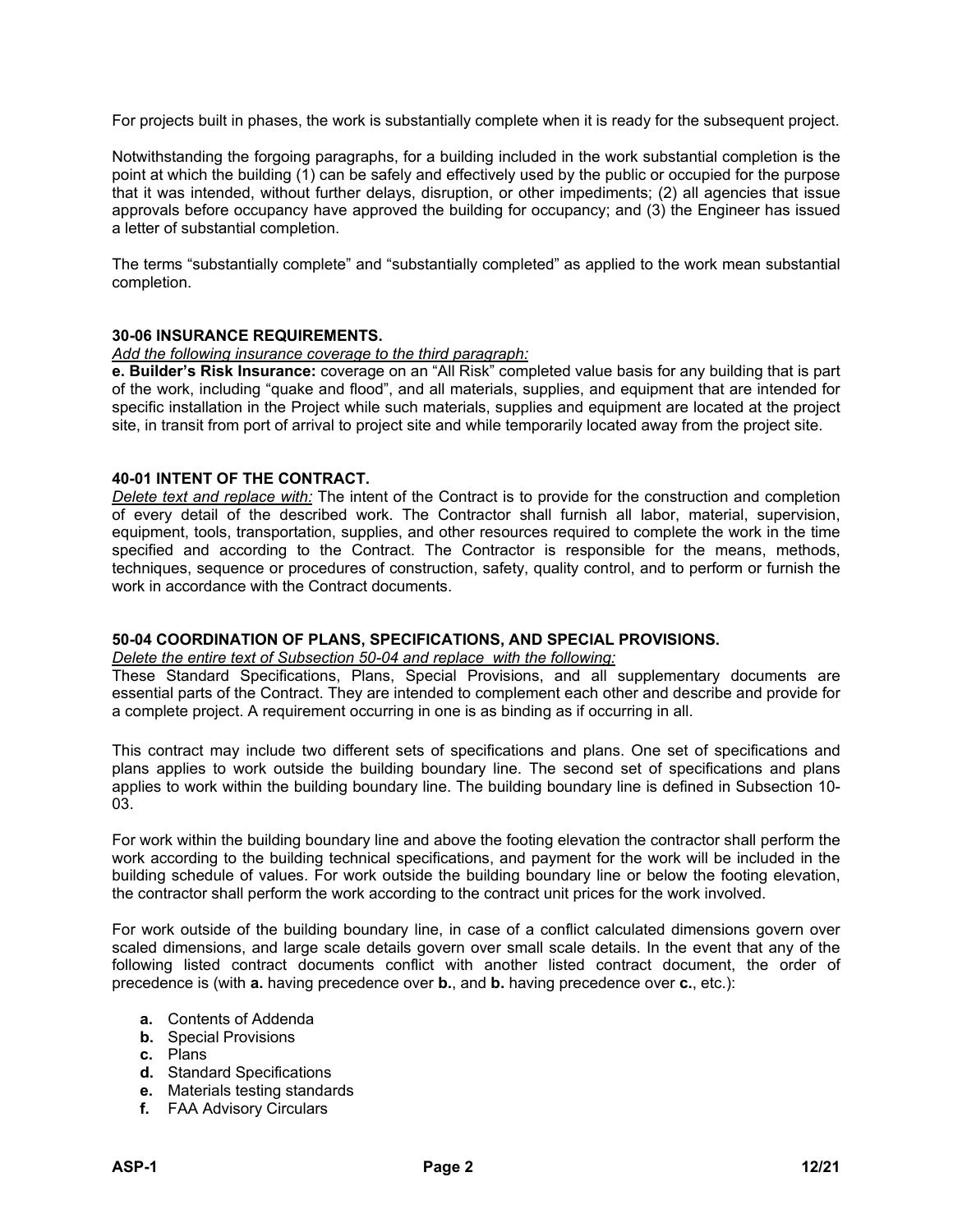For work within the building boundary line, in case of a conflict calculated dimensions govern over scaled dimensions, and large scale details govern over small scale details. In the event that any of the following listed contract documents conflict with another listed contract document, the order of precedence is (with **a.** having precedence over **b.**, and **b.** having precedence over **c.**, etc.):

- **a.** Contents of the Addenda
- **b.** Special Provisions or Supplementary Conditions
- **c.** General Contract Provisions
- **d.** Schedules or lists of items required for the completion of the project, such as equipment, finishes, doors, or materials, in specifications or plans
- **e.** Building Technical Specifications
- **f.** Plans (Drawings) (with **(1)** having precedence over **(2)**, **(2)** having precedence over **(3)** etc.)
	- **(1)** Architectural drawings
	- **(2)** Structural drawings
	- **(3)** Mechanical drawings
	- **(4)** Electrical drawings
	- **(5)** Other drawings

The Contractor shall not take advantage of any apparent error or omission in the Contract documents. The Contractor may not base a claim for additional compensation or Contract time on a patent error, omission, or conflict in the Contract documents. The Contractor shall notify the Engineer immediately of any apparent errors or omissions in the Contract documents. The Engineer will make any corrections or interpretations necessary to fulfill the intent of the Contract.

#### *Insert the following new Section 50-18:*

**50-18 ONE YEAR WARRANTY.** If the department finds that an item of work in a building is defective within one year of the date of the Engineer's letter of substantial completion of the building, or any longer period of time as may be prescribed by regulatory requirements, or any longer period required by the Contract Documents, the Department will provide written notice to the Contractor of the defect. The Contractor shall promptly, without cost to the Department and according to the Department's written instructions, correct the defective work.

If the Contractor does not promptly comply with the terms of the instructions, or in an emergency where delay would cause serious risk of damage to property or persons, the Department may remove, repair, or replace the defective work. The Contractor shall reimburse the Department's direct, indirect, and consequential costs of such removal repair, or replacement. If the Contractor disagrees that it is liable for the removal, repair, or replacement of the defective work, refuses to reimburse the State for the removal, repair or replacement of the defective work, or does not pay the full amount of the costs of removal, repair, or replacement of the defective work, the Department shall file a claim against the contractor under AS 36.30.620 with the subsequent adjudication of the claim under AS 36.30.620 through AS 36.30.631 and AS 36.30.670 through AS 36.30.687.

In special circumstances, where a particular item of equipment is placed in continuous service, and the Engineer has issued a letter of partial acceptance before substantial completion, the warranty period of that item begins on the date of the letter of partial acceptance of that item.

Provisions of this Subsection are not intended to shorten the statute of limitations for bringing an action.

## **60-01 SOURCE OF SUPPLY AND QUALITY REQUIREMENTS.**

*After subparagraph b in the seventh paragraph, add the following as the eighth paragraph:* When the Contractor makes an equivalent materials request related to any building material or building equipment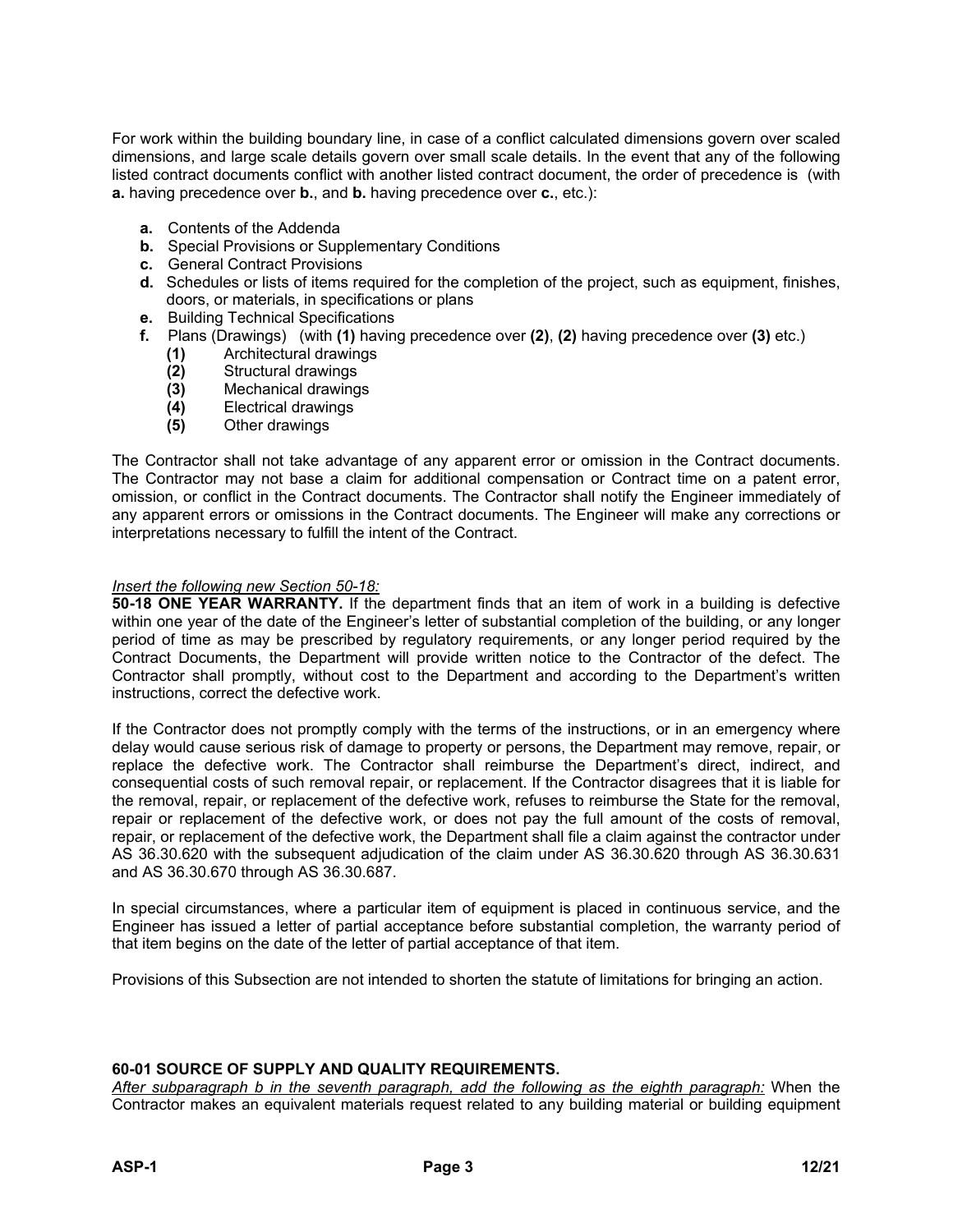included in the Work, the Contractor shall certify in the request that the proposed substitute will perform adequately the functions and achieve the results called for by the general design, be similar and of equal substance to that specified, and be suited for the same use as the specified material. The Contractor's request shall state:

- **a.** Whether the evaluation, approval or use of the proposed substitute will delay substantial completion of the Work;
- **b.** Whether acceptance of the substitute will require changes in any of the Contract Documents, including the project schedule;
- **c.** Whether incorporation or use of the substitute in connection with the Work is subject to payment of any license fee or royalty;
- **d.** All instances where the proposed substitute will be incorporated into the Work;
- **e.** The identity of the available maintenance, repair, and replacement service; and
- **f.** An itemized estimate of all costs that will result directly and indirectly from acceptance of such substitution, including costs of installation and maintenance, repair, and replacement costs during the life cycle of the building.

#### **70-01 LAWS TO BE OBSERVED.**

*Add the following as the second paragraph:* For any building included in the work, the contractor shall comply with AS 35.10.025, which requires construction in accordance with applicable local building codes.

#### **70-02 PERMITS, LICENSES, AND TAXES.**

*Add the following at the end of the first paragraph:* The Contractor shall obtain required building and fire safety permits, and pay required permit fees, except when the Department has already obtained the permits and attached them to the Contract.

#### **70-03 PATENTED DEVICES, MATERIALS AND PROCESSES.**

*Add the following as the third paragraph:* The Contractor has no right to use for its own purposes, any of the Contract Documents prepared by or for the Department. The Contractor shall not use any of the Contract Documents on extensions of the Project, or on work unauthorized by the Department, without written consent of the Department. The Department's consent is conditioned upon the Contractor:

- **a.** Agreeing to indemnify, defend, and hold the state harmless for any claims arising from the reuse of the contract documents;
- **b.** Presenting the written consent of the designer; and
- **c.** Presenting a certification from the designer, evidenced by application of new designer's seal, that the design is suitable for the proposed use.

#### **70-15 CONTRACTOR'S RESPONSIBILITY FOR WORK.**

*Add the following as the second paragraph:* The Contractor shall not load or permit the loading with materials, equipment or workers of a floor, roof, or wall of a building included in the work in a manner that will endanger the structure, workers, or adjacent property. The contractor shall brace the building during construction to allow it to withstand reasonably foreseeable winds, snow and ice, and earthquakes.

## **80-03 PROSECUTION AND PROGRESS.**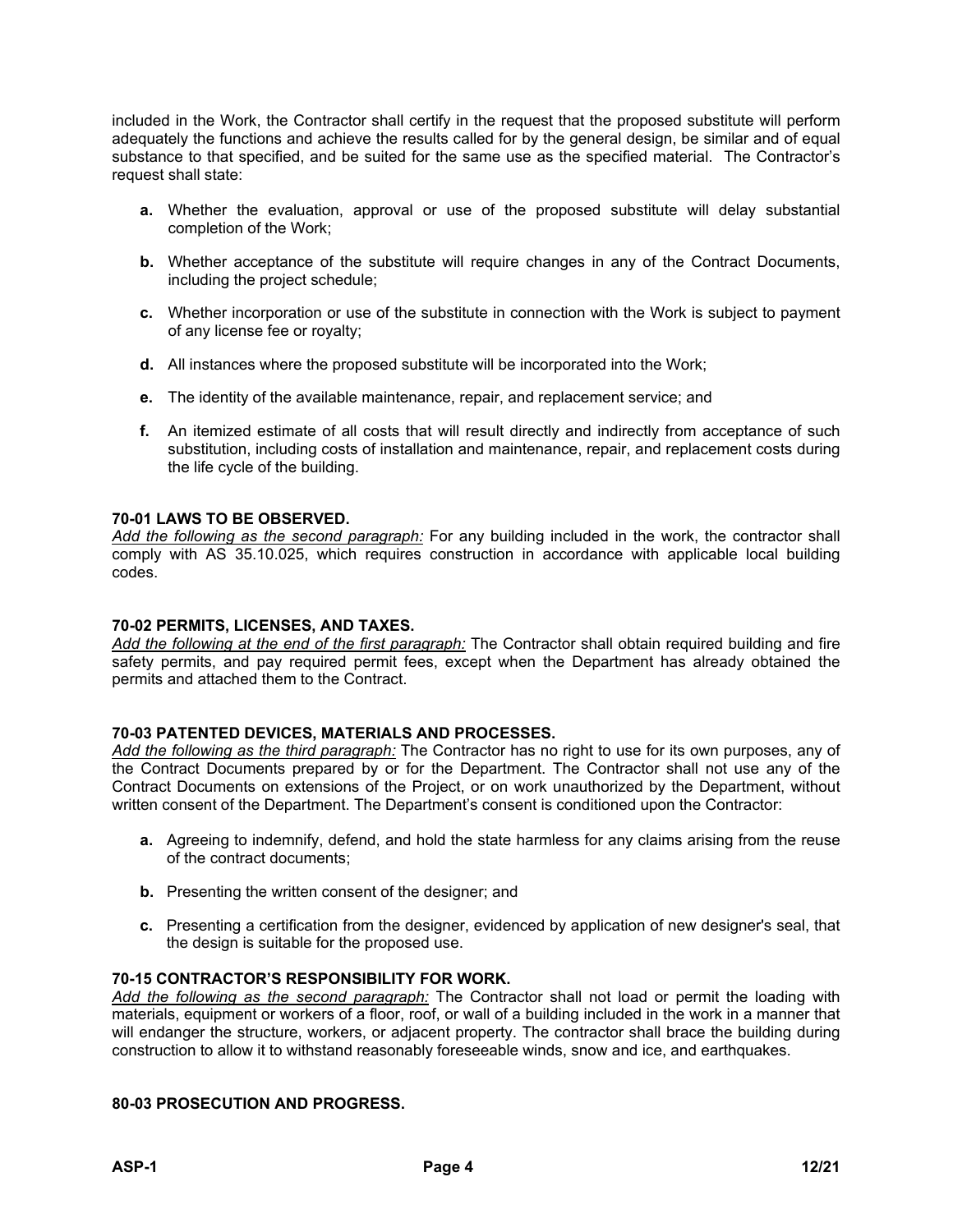#### *Add the following to the first paragraph:*

**m.** A Schedule of Values submitted on a state contract form for any building included in the Work. The Contractor may not begin construction of the building until the Engineer has approved the Schedule of Values. The contractor shall break down all the work for the building into measurable work items, in sufficient detail to serve as a basis for progress payments. Any stockpiled materials for which interim payment is proposed shall be included. The Schedule of Values must indicate a quantity and unit cost, including overhead and profit for each work item, the total cost for each work item, and the total cost of all work items. The contractor shall certify the cost of each item and the overhead and profit for each item. The total cost for all work items must equal the total Contract price for the building.

*Add the following as the sixth paragraph:* For any building included in the work, the Contractor shall maintain one record copy of all plans, drawings, specifications, addenda, directives, change orders, supplemental agreements and written interpretations and clarifications issued by the Engineer, annotated to accurately record variations in the work from requirements shown or indicated in the contract documents. These record documents together with all approved samples and a copy of all approved working drawings will be available to the Engineer for reference and copying. Upon completion of the work, the contractor shall deliver the annotated record documents, samples, and working drawings to the Contracting Officer.

## **90-01 GENERAL.**

#### *Add the following as the fourth paragraph:*

For work within the building boundary line and above the footing elevation, the work shall be measured and paid according to the schedule of values submitted under Subsection 80-03. For work outside the building boundary or below the footing elevation, the work shall be measured and paid according to the contract unit prices for the work involved.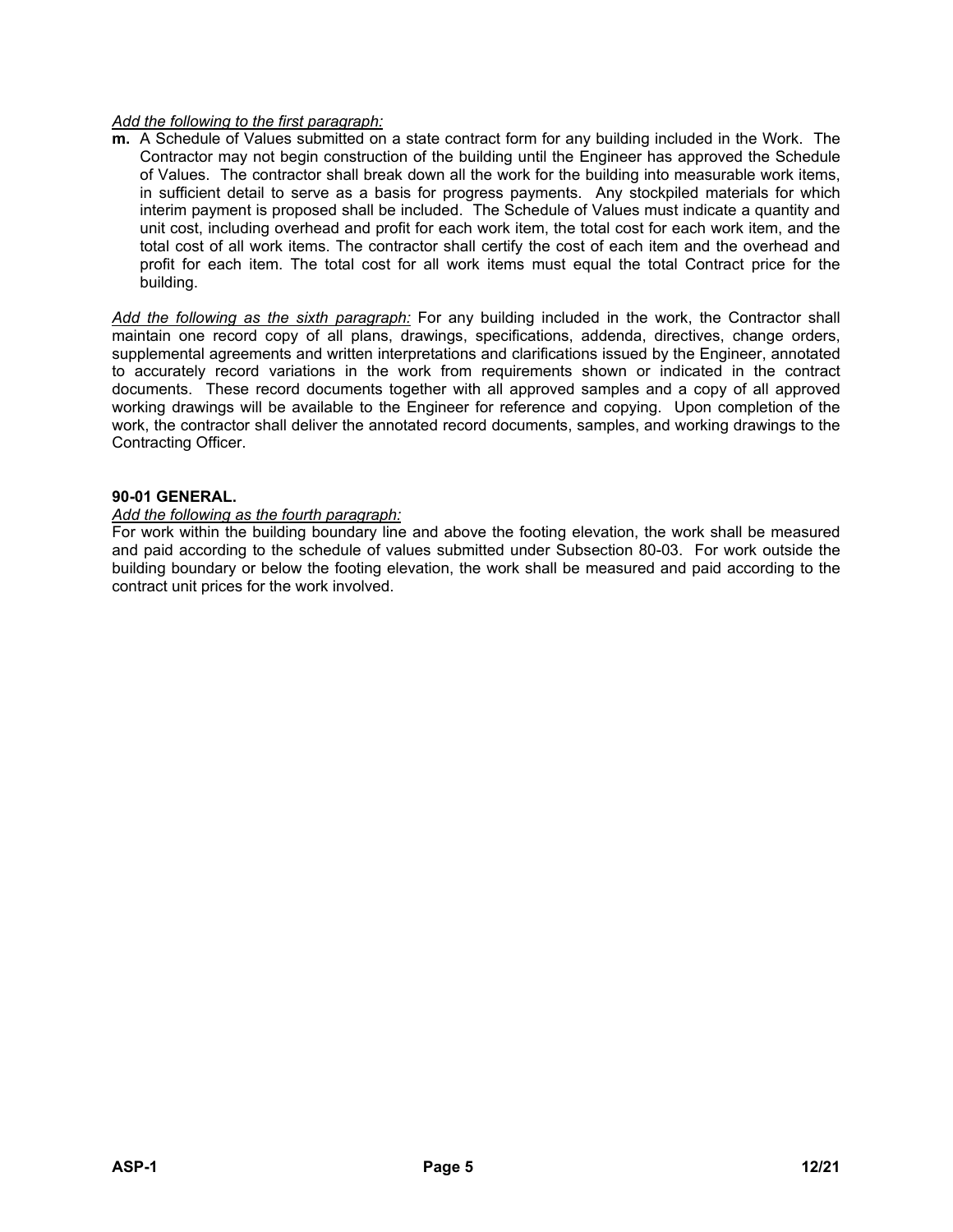## **STATEWIDE AIRPORT SPECIAL PROVISION ASP-2**

*Instructions to the designer on how to modify the SSAC are shown in underlined italics.*

## **SECTION 20 BIDDING REQUIREMENTS AND CONDITIONS**

## **20-01 QUALIFICATION OF BIDDERS.** *After fourth paragraph add the following paragraph:*

The bidder must be registered as an Electrical Administrator, or must employ a person whose Electrical Administrator's license is assigned to the bidder, under AS 08.40 at the time designated for bid opening.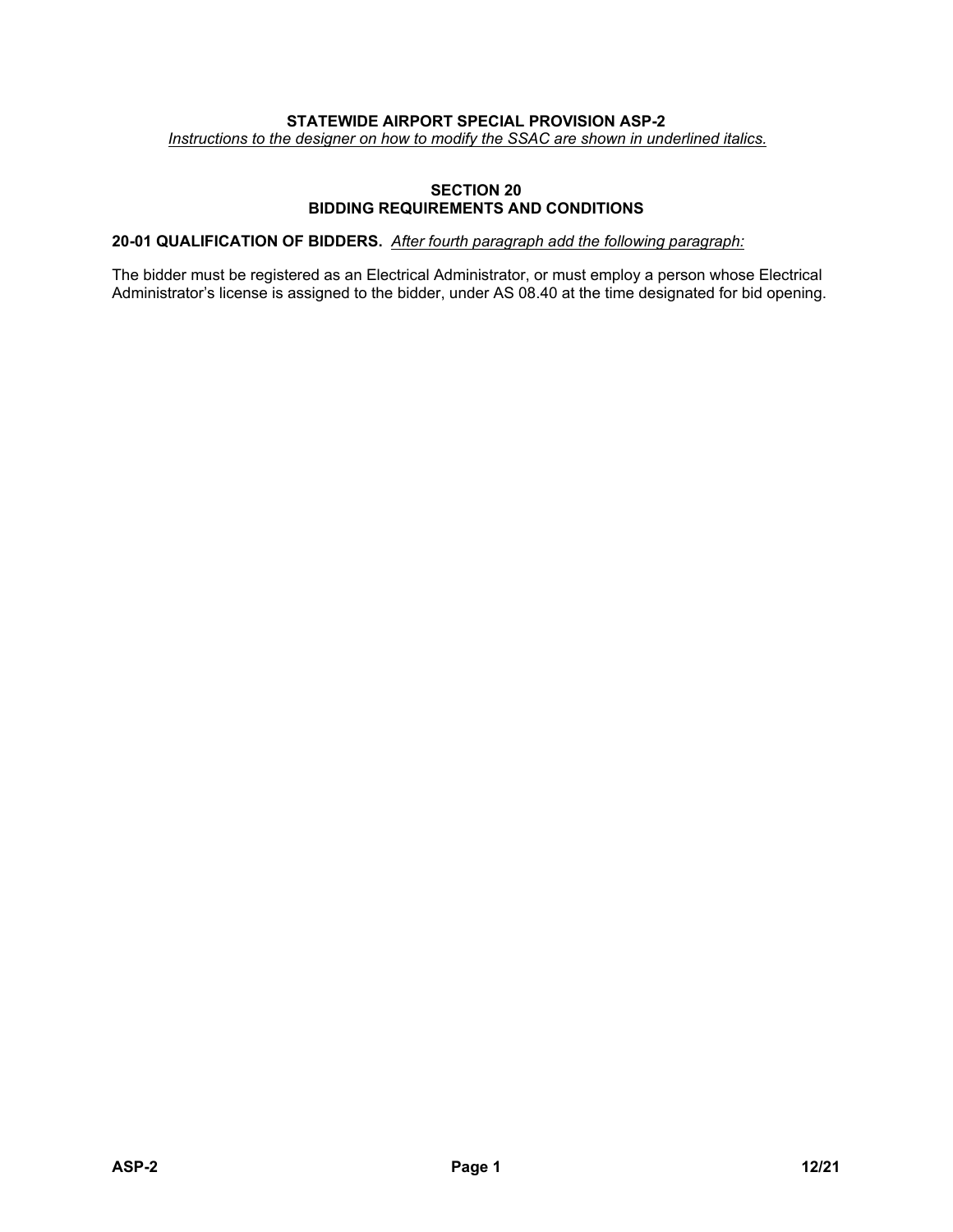#### **STATEWIDE AIRPORT SPECIAL PROVISION ASP-3**

*Instructions to the designer on how to modify the SSAC are shown in underlined italics.*

#### **SECTION 90 MEASUREMENT AND PAYMENT**

## **90-02 MEASUREMENT OF QUANTITIES.**

**m. Ton (2,000 pounds).** *delete the second sentence of item m. and substitute the following:* Methods (3) or (4), below, may be used with written approval of the Engineer:

*and insert the following paragraph after item m.3. Invoices:*

**4. Barge Displacement Method.** When the barge displacement method is proposed the Contractor shall furnish water loading charts, certified by a Professional Engineer for all barges utilized in the hauling of the material. If barge hauled material is stockpiled, loss shall be estimated by the Engineer and shall be deducted from the total weight measured to allow for stockpile loss. Any material wasted or lost between the barge and the point where it is placed in final position shall be estimated and the loss deducted by the Engineer.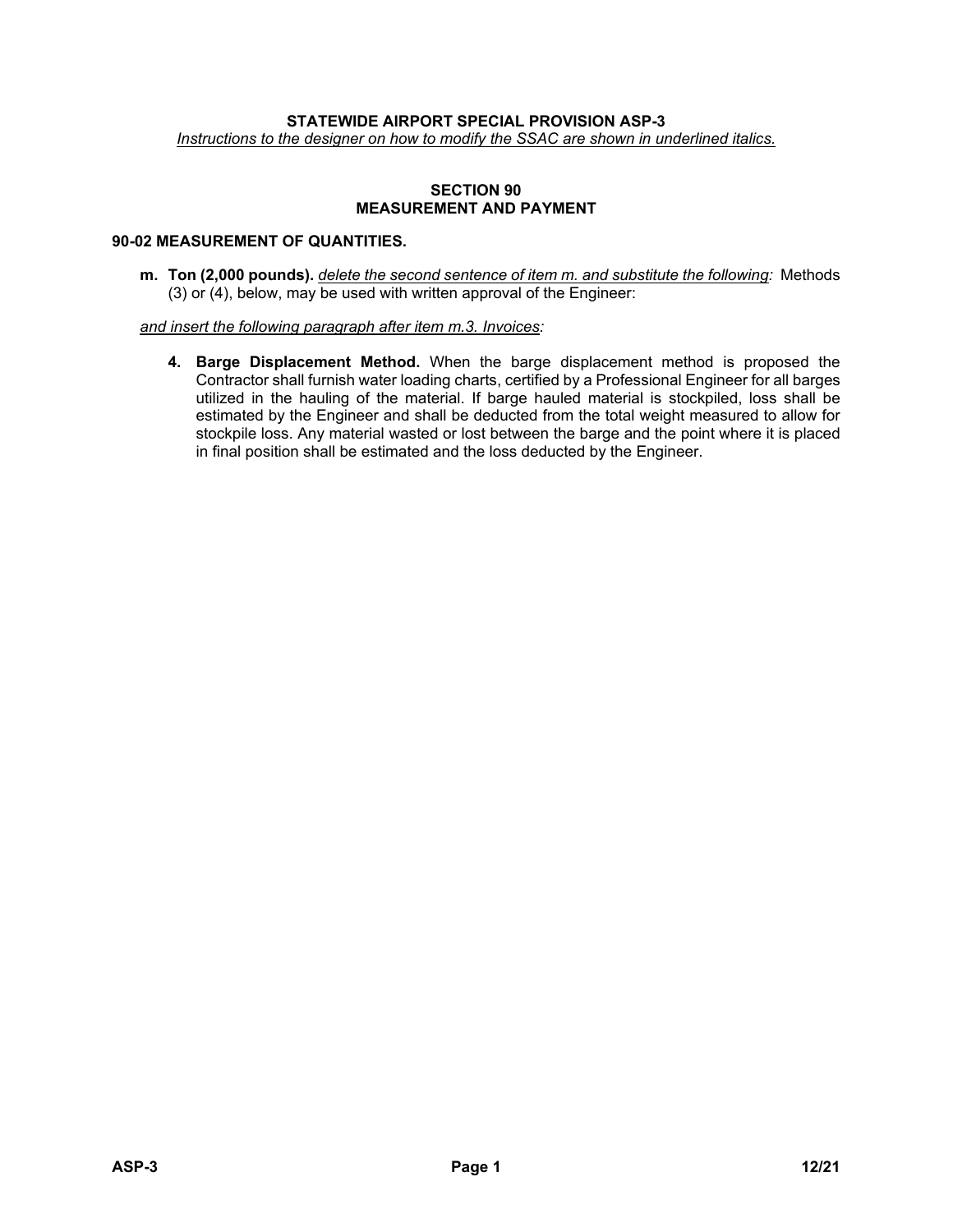#### **STATEWIDE AIRPORT SPECIAL PROVISION ASP-4**

# **ITEM S-142 EQUIPMENT STORAGE BUILDING**

#### **DESCRIPTION**

**142-1.1** Furnish all labor, materials and equipment required to construct a new snow removal equipment building at the location indicated on the plans. Comply with the building technical specifications located in Appendix L for work on the building and related systems. This item will construct the new equipment storage building(s) on a new or existing building pad.

#### **MATERIALS**

**142-2.1** Materials required to perform this work are outlined in the building technical specifications in Appendix L except as specified in Subsection 142-6.1. Comply with GCP Subsection 60-08 for submittals.

#### **CONSTRUCTION REQUIREMENTS**

**142-3.1** Comply with the plans and specifications outlined in the building technical specifications in Appendix L except as specified in Subsection 142-6.1. Submit plans and working drawings in accordance with GCP Subsection 50-02.

**142-3.2 TESTING.** Perform testing in conformance with the plans and specifications outlined in the building technical specifications in Appendix L except as specified in Subsection 142-5.1.

## **METHOD OF MEASUREMENT**

**142-4.1** This item will not be measured for payment.

#### **BASIS OF PAYMENT**

**142-5.1** Payment will be made at the contract lump sum price for construction of the building and related systems. This item provides full compensation for this work to include the building and internal systems.

Bollards external to building walls, all required mobilization/demobilization, surveying required for this work, airport lighting equipment, and standard signs are specified and paid for under items F-170, G-100, G-135, L series specifications, and P-661.

Earthwork associated with construction of the building pad, including the area within the building boundary line, will be specified, measured, and paid for under the appropriate earthwork (P series) bid items. Excavation and backfill of building foundation and footings will be subsidiary to Item S142.040.0000.

Payment will also include all labor and materials necessary to connect the fuel oil tank furnished under Item S-143 with the appropriate building heating system.

Payment will be made under:

| Item S142,010,0000 | Equipment Storage Building (Concrete Floor) – per each       |
|--------------------|--------------------------------------------------------------|
| Item S142.020.0000 | Equipment Storage Building (Steel Floor on Grade) – per each |
| Item S142,030,0000 | Equipment Storage Building (Steel Floor on Skid) – per each  |
| Item S142,040,0000 | Equipment Storage Building – per lump sum                    |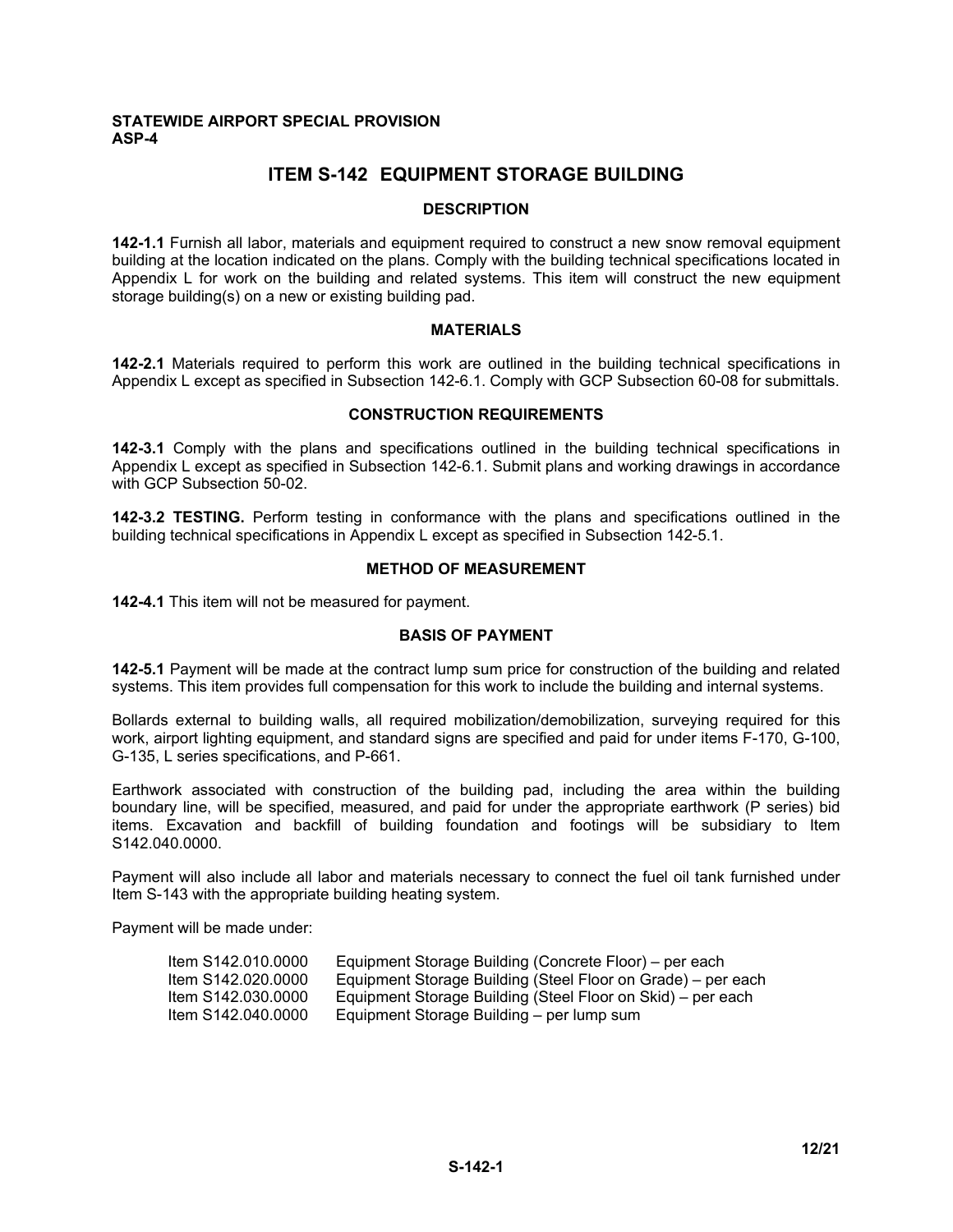#### **STATEWIDE AIRPORT SPECIAL PROVISION ASP-5**

# **ITEM S-143 FUEL TANK**

#### **DESCRIPTION**

**143-1.1** This item consists of furnishing and installing a protected aboveground motor vehicle fuel or heating oil tank complete with fuel and accessories as specified. Prepare for Department use, an EPA approved Spill Prevention, Control and Countermeasure Plan (SPCC plan).

#### **MATERIALS**

**143-2.1 TANK.** Provide skid-mounted, doublewall, aboveground steel tank. The tank shall be of the type and capacity shown in the bid schedule. Equip tank with accessories as shown on the Plans and as follows:

- **a. Overfill Alarm.** Provide a mechanical, audible overfill alarm, Ventalarm Signal as manufactured by Scully Signal Company, 70 Industrial Way, Wilmington, MA 01887 or approved equal.
- **b. Automatic Shut-Off Device.** Provide a positive closing, mechanical, automatic shut-off device. Clay & Bailey model F-30 as manufactured by Clay and Bailey Manufacturing Co., 6401 East 40th Street, Kansas City, MO 64129 or approved equal.
- **c. Tank-Mounted Mechanical Fuel Gauge.** Provide mechanical gauge with 12-hour clock face in feet and inches readout, activated by a stainless steel float connected to a stainless steel cable. Morrison Model 818 as manufactured by Morrison Bros. Co., P.O. Box 238, Dubuque, Iowa 52004 or approved equal.
- **d. Openings.** Provide the following threaded openings and accessories on tank top:

One 2-inch Interstitial Monitoring with plug

One 2-inch Normal Vent with screen

One 2-inch Product fill opening with locking cap

One 2-inch Product pump opening with plug

One 2 to 4-inch Liquid level gauge

One 4 to 8-inch Emergency vent with plug, primary tank

One 4 to 8-inch Emergency vent with plug, secondary tank

No Drain Opening at bottom

- **e. Exterior Coating.** Abrasive blast the exterior surface of the outer tank according to SSPC-SP 6. Coat the exterior surface with 8 mils total thickness of epoxy paint base and urethane paint finish.
- **f. UL Labeling.** Heating oil tanks shall be manufactured and labeled according to UL 142. Motor vehicle fuel tanks shall be manufactured and labeled according to UL 142 and UL 2085.
- **g. Insulation.** For motor vehicle fuel tanks install 3-inch thickness of insulation according to ASTM C332 and ASTM C495.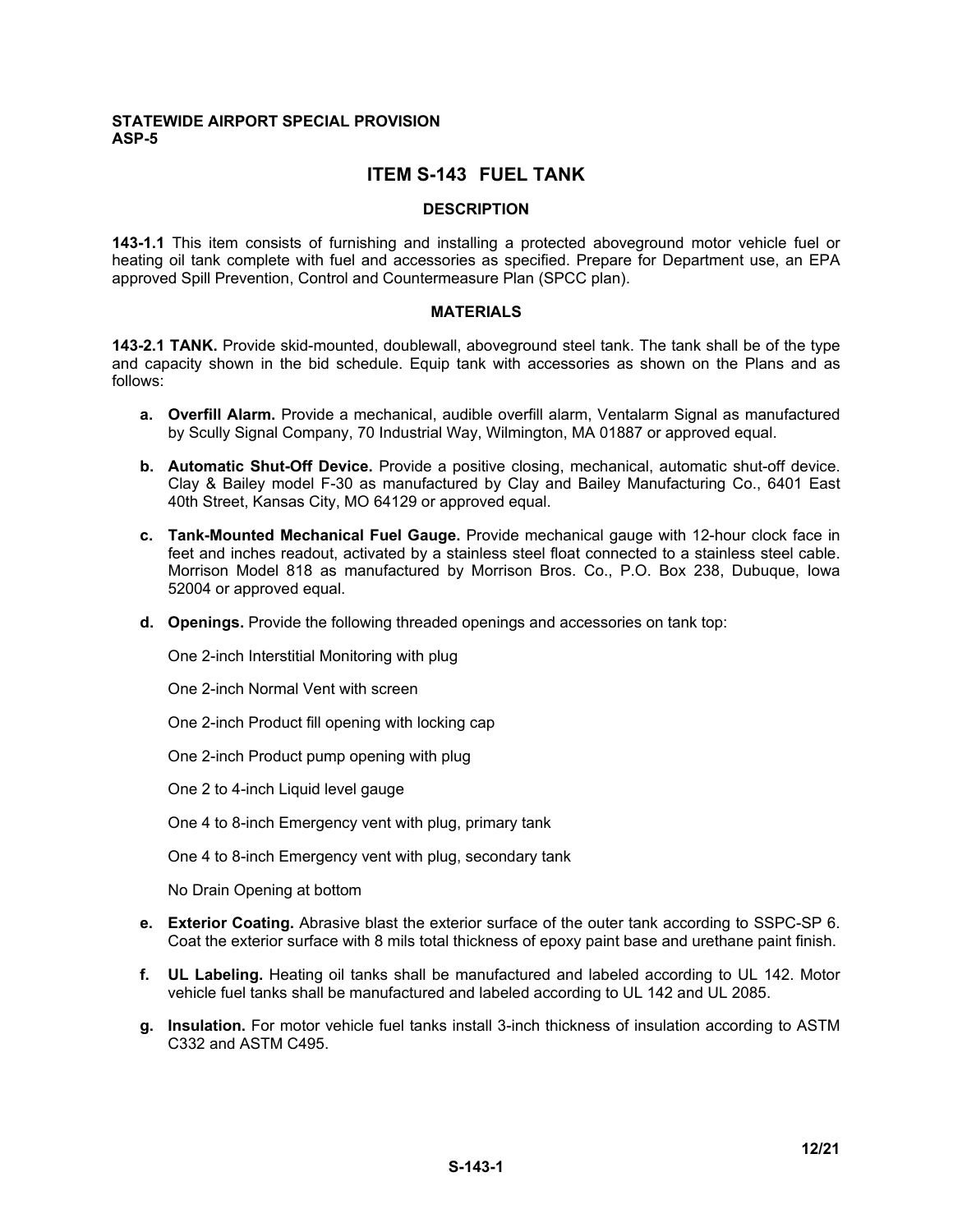When a motor vehicle fuel-dispensing tank is specified, it shall meet or exceed the requirements of UL 2085, Underwriters Laboratories Standard for Safety for Protected Aboveground Tanks for Flammable and Combustible Liquids. Equip with a threaded opening for the specified fuel pump.

Tanks larger than 2,500 gallons require additional openings and accessories for UL rating.

**143-2.2 MANUAL DISPENSING SYSTEM.** Provide a double-action pump, equipped with detachable, self-venting bung adapter, set screws and strainer screen. Provide a dispensing system that is not gravity fed. The pump shall have 16 feet of 3/4-inch diameter hose with shut-off nozzle and deliver a minimum of 20 gallons/100 strokes. The pump supplied shall be a Gasboy, Model 1720, or approved equal.

**143-2.3 ELECTRIC DISPENSING SYSTEM.** Provide an electric suction or submerged turbine pump with a delivery rate up to 18 gpm, 3-wheel, meter-register with reset and non-resettable 6 digit master totalizer in a cabinet, anti-siphon valve with internal pressure relief, gate valve, canister style fuel filter, flow meter, 20 ft fuel hose with swivel and breakaway coupling, hose retractor, OPW 11-A automatic nozzle with lockable nozzle holder, explosion proof pump activation switch, emergency pump shutoff switch mounted on the SRE building, warning signs, and BC fire extinguisher per International Fire Code (IFC) chapter 2201 - 2206.

**143-2.4 FUEL.** No. 1 diesel or No. 1 heating oil, depending on tank use.

#### **CONSTRUCTION REQUIREMENTS**

**143-3.1 INSTALLATION.** Install according to the International Fire Code (IFC) chapters 22 and 34 for the type of tank specified. Mount and secure the tank on the skid base. Install dispensing system to include all fittings and hose. Install wiring of the pump and emergency shut off according to National Fire Protection Association (NFPA) 30 and the current edition of the National Electrical Code (NEC) for hazardous locations. Place tank at the location shown on the Plans, or as directed. Set automatic shut-off device to 90% capacity. Fill to 90% capacity with specified fuel.

**143-3.2 SPILL PREVENTION, CONTROL AND COUNTERMEASURE PLAN (SPCC).** Provide for Department use after tank installation/modification, an EPA approved SPCC plan for the motor vehicle fuel or heating oil tank, in compliance with 40 CFR 112. (See http://www.epa.gov/oilspill/lawsregs.htm for SPCC plan requirements).

Provide two (2) copies of the SPCC Plan; deliver one to the Engineer to be retained at the site and deliver the other to the Department's Statewide Safety Officer at 5300 E. Tudor Drive, Anchorage, AK, 99507.

#### **METHOD OF MEASUREMENT**

**143-4.1** GCP Subsection 90-02 and as follows:

- **a.** Lump Sum. No measurement of quantities will be made.
- **b.** Unit Prices. The quantity to be paid for will be the number of units installed, complete, in place, accepted, and ready for operation.

#### **BASIS OF PAYMENT**

**143-5.1** At the contract unit price for the pay items listed below that appear in the bid schedule. Heating fuel distribution and delivery systems are measured and paid for under Item S-142.

Payment will be made under:

| Heating Fuel Tank, 500 Gal - per each |
|---------------------------------------|
| Fuel – per lump sum                   |
| Manual Dispensing System - per each   |
| Electric Dispensing System - per each |
|                                       |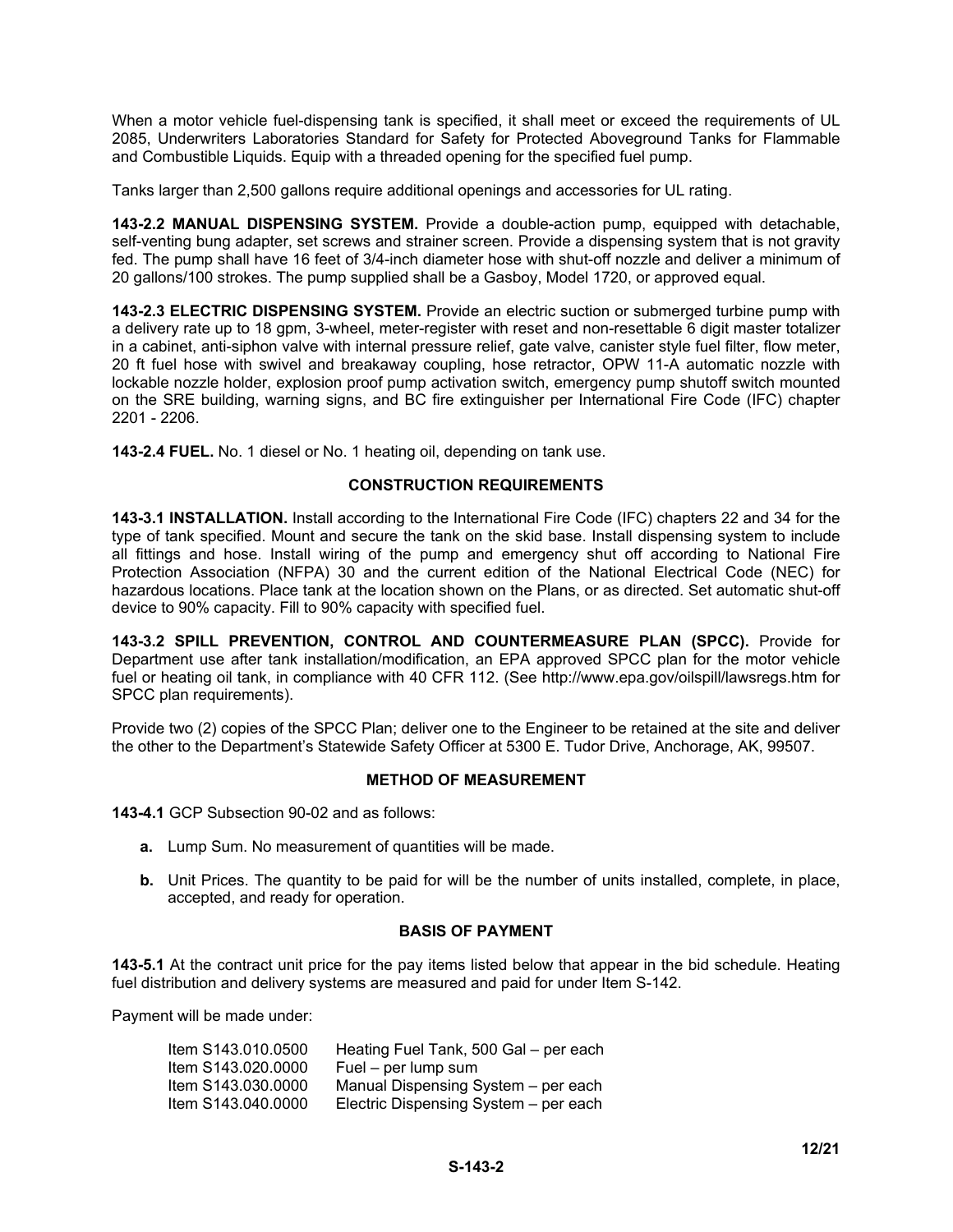#### **STATEWIDE AIRPORT SPECIAL PROVISION ASP-6**

#### **ITEM S-146 PASSENGER WAITING SHELTER**

#### **DESCRIPTION**

**146-1.1** Design, and furnish all labor, materials and equipment required to construct a passenger waiting shelter at the location and in accordance with the conceptual plan shown on the plans. The shelter shall be designed by the Contractor, however a prefabricated structure will be accepted pursuant to the requirements outlined on the plans and these specifications.

#### **MATERIALS**

**146-2.1** Comply with International Building Code (IBC 2009) and contain at a minimum, the following:

| а. | square feet of floor area.  | <b>Commented [JW1]:</b> Designer to enter required size. |
|----|-----------------------------|----------------------------------------------------------|
| b. | square feet of window area. | <b>Commented [JW2]:</b> Designer to enter required size. |

**c.** Adequate ventilation.

- **d.** A thermostatically controlled interior heating system with necessary fuel.
- **e.** Adequate electrical lighting and 120 volt, 60 hertz power, with a minimum of 1 electrical outlet.
- **f.** One exterior light to adequately light the entry area.
- **g.** Entry shall conform to the Uniform Federal Accessibility Standards (UFAS) and the 2006 U. S. DOT ADA Standards for Transportation Facilities.
- **h.** Roof shall be designed to shed to the sides so snow does not fall on entry way area.
- **i.** The interior surface of the floor shall be finished and/or treated in order to be slip-resistant.
- **j.** The exterior of the structure shall have a weatherproofing sealer, material or compound applied that is suitable for arctic climate use.
- **k.** The structure shall be constructed of vandal resistant materials.
- **l.** Paints and pigmentation shall be lead-free and shall have a minimum ten (10) year warranty.

Comply with GCP Subsection 60-08 for submittals.

#### **DESIGN CRITERIA**

**146-2.2**. It is the responsibility of the Contractor to furnish design and fabrication drawings for the shelter. This includes structural, electrical, mechanical, and foundation designs that are stamped by a registered Civil Engineer in the State of Alaska. Submit plans and working drawings in accordance with GCP Subsection 50-02. The drawings are to include floor plan view with dimensions, component and appurtenance layout with dimensions and material detail and plan sheets with exterior dimensions and elevation views.

**S-146-1**

- **a.** Design of the passenger waiting shelter shall include the following: **(1)** Design roof snow load: minimum 200 pounds per square foot (psf)
	- **(2)** Design floor load: minimum 150 psf
	- **(3)** Design wind load: minimum 120 miles per hour (mph)

**12/21**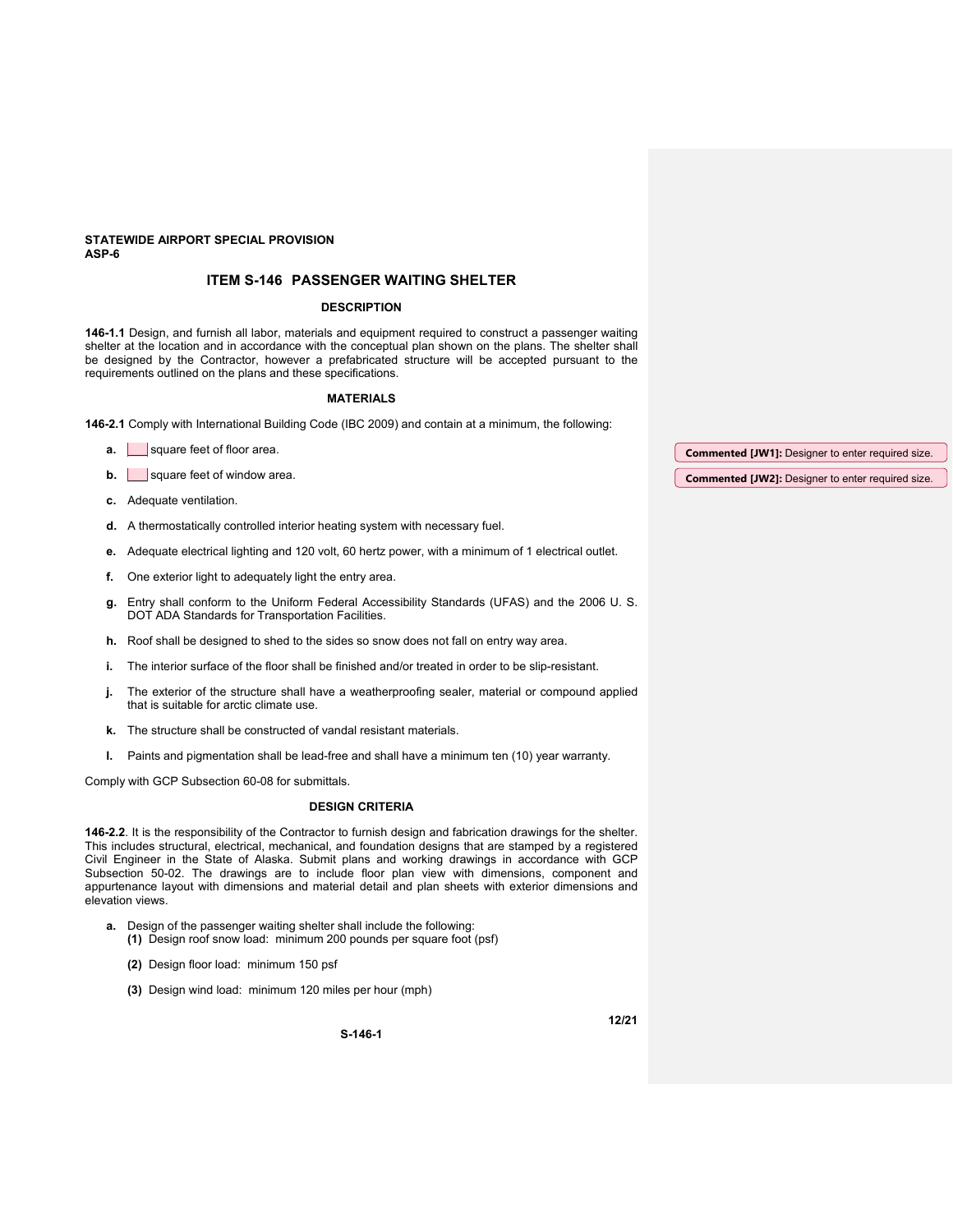- **(4)** Seismic design category: D1 event
- **(5)** Roof pitch: 4H:1V minimum/3H:1V maximum
- **b.** If a prefabricated structure, the manufacturer supplying the shelter must meet the following: **(1)** Provide stamped, engineered fabrication and erection drawings prior to acceptance.
	- **(2)** Acceptance of drawings to be based on design criteria listed above, building layout and appearance, product material, appearance and function.
	- **(3)** Manufacturer must be pre-approved by the Engineer prior to ordering.

#### **CONSTRUCTION REQUIREMENTS**

**146-3.1** Construct the passenger waiting shelter in accordance with the plans, these special provisions and general contract provisions.

#### **METHOD OF MEASUREMENT**

**146-5.1** This item will not be measured for payment. The Engineer's acceptance constitutes measurement.

#### **BASIS OF PAYMENT**

**146-6.1** Payment for Item S146.010.0000, Passenger Waiting Shelter, will be made at the contract lump sum amount and will be considered full compensation for all work inside the pay limits noted on the plans. Payment includes the shelter foundation, structural, electrical, mechanical and architectural items and finishes, and all appurtenances. No separate payment will be made for excavation or backfill, if necessary.

Payment will be made under:

Item S146.010.0000 Passenger Waiting Shelter – per lump sum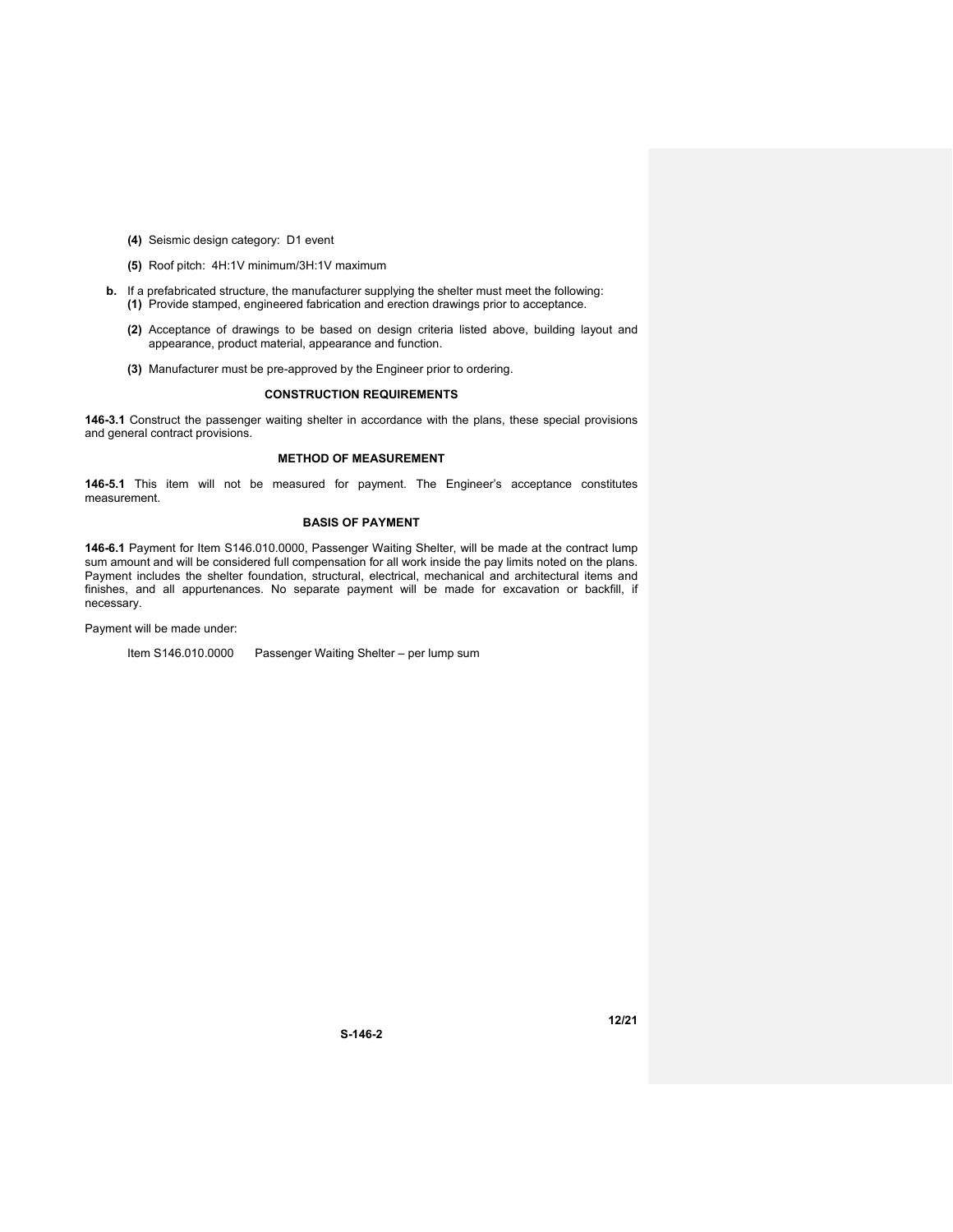# **ITEM G-120 DISADVANTAGED BUSINESS ENTERPRISE (DBE) PROGRAM**

**120-1.1 DESCRIPTION.** Provide Disadvantaged Business Enterprises (DBEs), as defined in Title 49 CFR Part 26, the opportunity to participate fairly with other contractors in the performance of contracts financed with federal funds. The Contractor and subcontractors shall not discriminate on the basis of race, color, national origin, or sex in the performance of this contract. The Contractor will carry out applicable requirements of 49 CFR Part 26 in the award and administration of U.S. DOT assisted contracts.

The Department, in coordination with the Federal Aviation Administration (FAA), adopted a Race-Neutral DBE Program in the Central and Southcoast Regions with a DBE Utilization Goal of 6.1% for Southcoast Region and 8.3% for Central Region's FAA Federal-Aid program. Although the Race-Neutral program does not establish or require individual project DBE Utilization Goals, 49 CFR establishes the Bidder is responsible to make a portion of the work available to DBEs and to select those portions of the work or material needs consistent with the available DBEs to facilitate DBE participation.

If the Department, in collaboration with our contractors, does not meet the overall program DBE Utilization Goal and cannot demonstrate good faith effort to meet the program goal, the program may be modified to Race-Conscious, with individual DBE Utilization Goals established for each Federal-Aid project. The Department and FAA will use the data collected under Item G-120 to evaluate the program for compliance with Item G-120 and with 49 CFR Part 26.

**120-1.2 INTERPRETATION.** This section implements the requirements of 49 CFR Part 26, and the Department's federally approved DBE Program.

**120-1.3 ESSENTIAL CONTRACT PROVISION.** Failure to comply with the provisions of this section is a material breach of contract, which may result in cancelation of intent to award, contract termination, or other remedy as DOT&PF deems appropriate. Failure to comply with this section is justification for debarment action as provided in AS 36.30.640(4).

## **120-1.4 DEFINITIONS AND TERMS.**

- **a. Civil Rights Office.** The Department's Civil Rights Office. (CRO)
- **b. Commercially Useful Function.** Action within the scope of the Contract where a Disadvantaged Business Enterprise (DBE) is responsible for execution of the work and is carrying out its responsibilities by actually performing, managing, and supervising the work involved. The DBE must also be responsible, with respect to materials and supplies used on the contract, for negotiating price, determining quality and quantity, ordering the material, and installing (where applicable) and paying for the material itself.
- **c. Contract Compliance Officer.** Individual within the Department's CRO with the authority to administer the Department's compliance programs.
- **d. Disadvantage Business Enterprise (DBE).** A commercial entity which is a for-profit small business certified in accordance with 49 CFR Part 26 and listed in the Alaska DBE Directory.
- **e. DBE Broker.** A DBE certified for the delivery of creditable materials, supplies, equipment, transportation/hauling, insurance, bonding, etc., within its certified category, that is necessary to complete the project. A DBE Broker of materials certified in a supply category must be responsible for scheduling the delivery of materials and ensuring that the materials meet specifications before credit will be given.
- **f. DBE Key Employee.** Employee of the DBE who is identified by the DBE owner in the DBE's certification file at the CRO.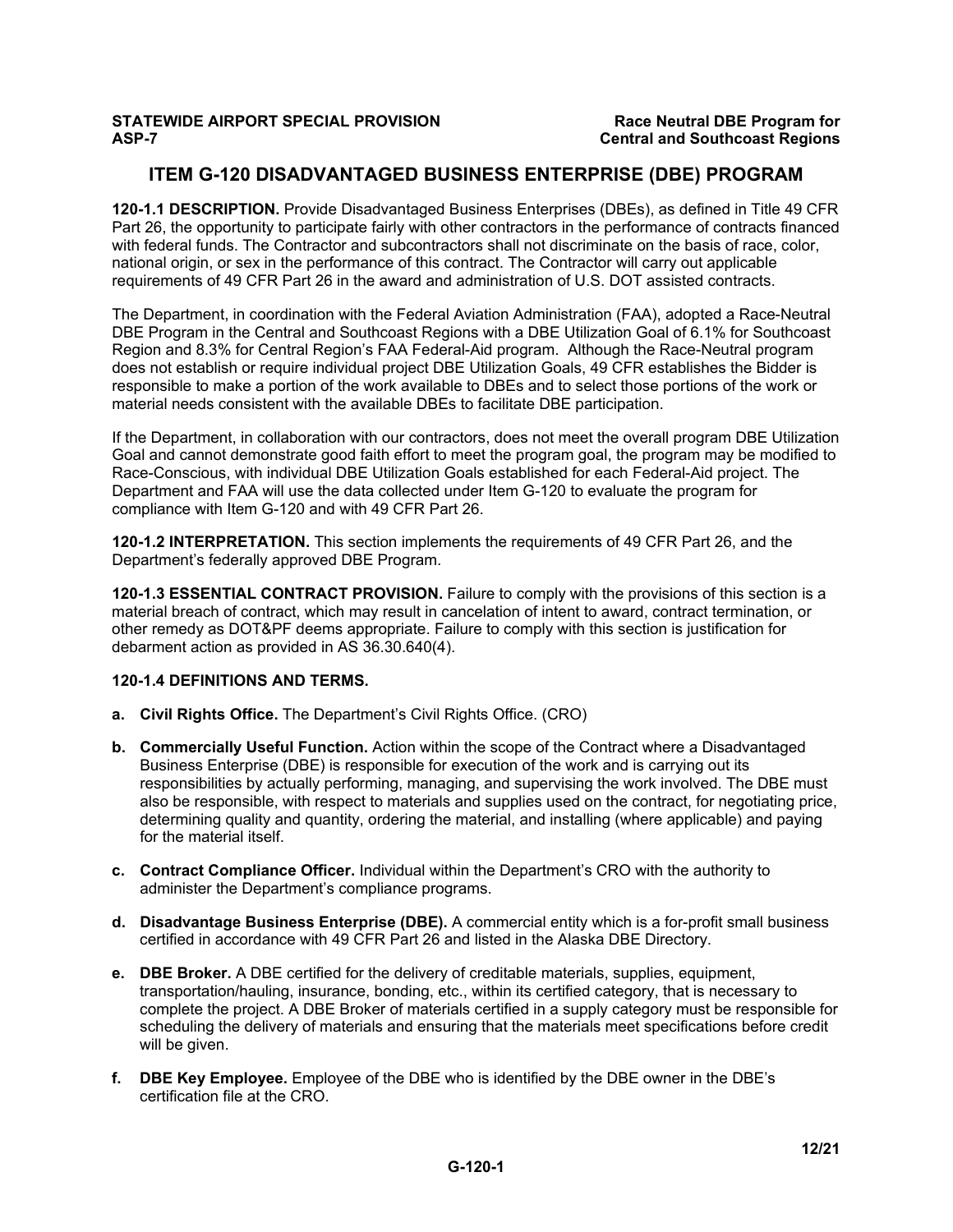- **g. DBE Manufacturer.** A DBE certified in a supply category that changes the shape, form, or composition of original material in some way. The DBE Manufacturer must provide that altered material to the general public or the construction industry at large on a regular basis.
- **h. DBE On-Site Representative.** On-site representatives approved by the DBE owner and the CRO to represent a DBE owner. These representatives must have technical knowledge and the ability to answer questions regarding the work being performed on a project.
- **i. DBE Regular Dealer.** A DBE certified in a supply category who operates in a manner consistent with industry practice and who:
	- **(1)** maintains an in-house inventory on a regular basis of the particular product provided to this project; and
	- **(2)** keeps an inventory in an amount appropriate for the type of work using that product; and
	- **(3)** offers that inventory for sale to the general public or construction industry at large (private and public sectors), not just supplied as needed on a project by project basis during the construction season, except where the product requires special or heavy equipment for delivery and the DBE possesses and operates this equipment on a regular basis throughout the construction season in order to deliver the product to the general public or construction industry at large. If the distribution equipment is rented or leased, it must be on a repetitive, seasonal basis; and may additionally fabricate (assemble large components) for use on a construction project, consistent with standard industry practice, for delivery to the project.

A person may be a DBE Regular Dealer in bulk items such as petroleum products, steel, cement, gravel, stone, or asphalt without owning, operating, or maintaining a place of business, if the person both owns and operates distribution equipment for the products. Any supplementing of DBE Regular Dealers' own distribution equipment shall be by a long-term lease agreement and **not on an ad hoc or contract-by-contract basis.**

- **j. DBE Utilization Goal.** The percent of work to be performed by certified DBEs.
- **k. DBE Officer.** Individual designated in writing as a representative of the Contractor concerning DBE issues.
- **l. Good Faith Effort (GFE).** Bidder's actions, performed prior to bid opening and demonstrated through detailed and comprehensive documentation, to take all necessary and reasonable steps to achieve DBE participation. Lower case "good faith effort", refers to the Department's and all or contractors' collaborative efforts to meet the overall program DBE Utilization Goal.
- **m. Plan Holder Self-Registration List (PHSRL).** The Department's online portal that allows contractors, DBEs and non-DBEs to self-register as an interested contractor to bid.
- **n. Race-Conscious Participation.** DBE participation used to meet an individual project specific DBE Utilization Goal.
- **o. Race-Neutral DBE Participation.** DBE participation when no DBE Utilization Goal is specified in the Contract and DBE participation that exceeds the goal amount when an individual project specific DBE Utilization Goal is specified in the Contract.

## **120-2.1 RESERVED.**

## **120-3.1 DETERMINATION OF COMPLIANCE.**

**a. Phase I - Bid.** All Bidders' GFEs must be completed prior to bid opening.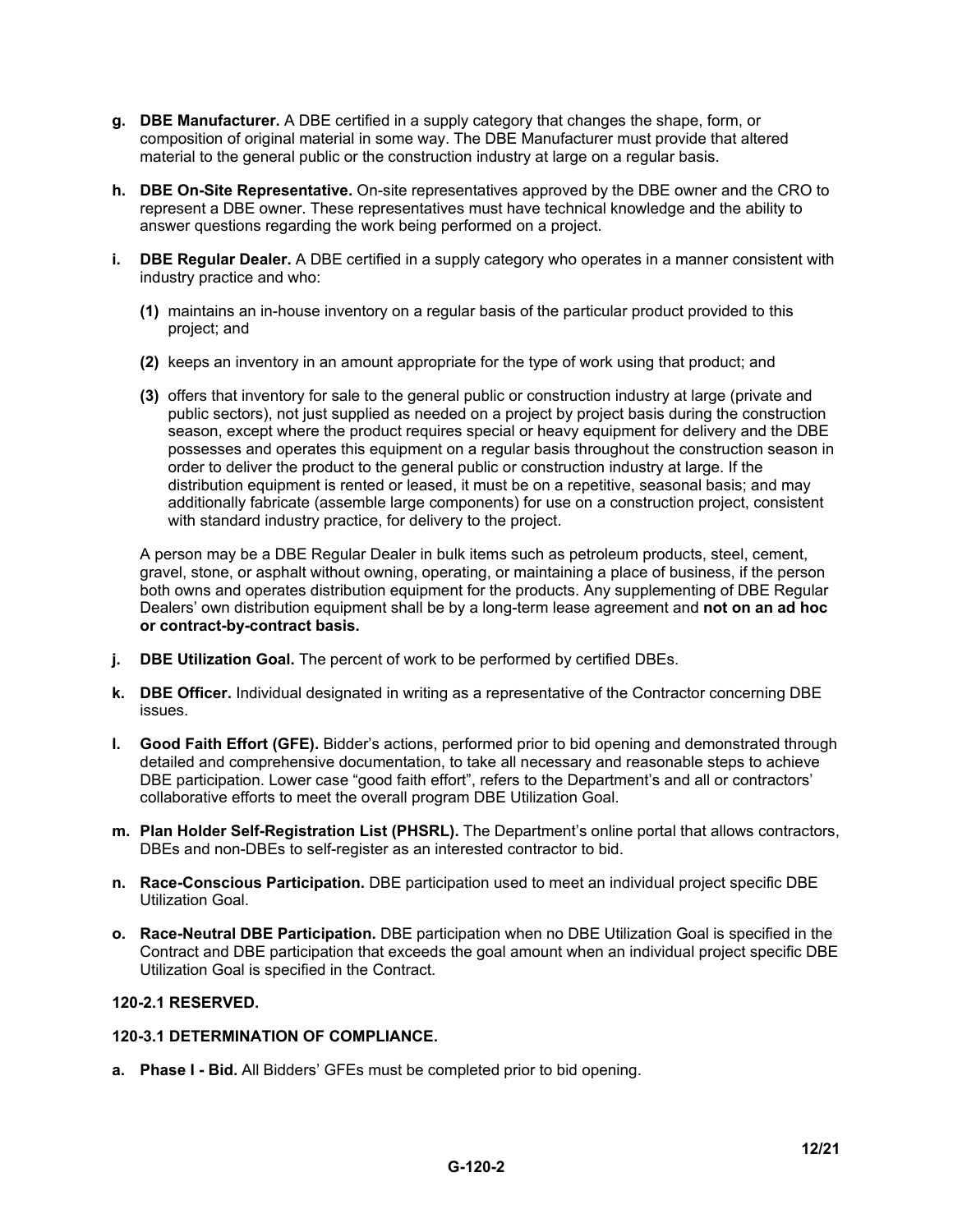- **b.** Phase II Award. The apparent low bidder shall submit evidence of DBE commitment(s) within 5 working days after receipt of written notification by the Department of the successful low bid. The apparent low bidder may not supplement its DBE efforts after opening, nor offer new or additional DBE participation after submitting the DBE Utilization Report (Form 25A-325C).
	- **(1) Written DBE Commitment.** Complete Form 25A-326 for each DBE subcontractor.
	- **(2) DBE Utilization Report.** Submit a completed DBE Utilization Report Form 25A-325C. All listed DBEs must be certified in the appropriate work categories prior to bid opening to be used to meet the DBE contract goal.
	- **(3) GFE Documentation.** Submit a completed Summary of GFE Documentation Form 25A-332A (with attachments) and Contact Report Form 25A-321A.

**120-3.2 GOOD FAITH EFFORT (GFE).** Although evaluation of GFE for sufficiency is not a condition of award, documenting GFE is required and is necessary for the Department's and FAA's determination of compliance with 49 CFR Part 26.

- **a. GFE Criteria.** If the Department does not meet the overall program DBE Utilization Goal, the Department and FAA will use the following criteria to judge whether the Department, in collaboration with our contractors, demonstrated good faith effort to meet the overall program DBE Utilization Goal.
	- **(1) Consider All Subcontractable Items.** Before bid opening, seek DBE participation by considering those portions of the work or material needs consistent with the available DBEs to facilitate DBE participation.
	- **(2) Initial DBE Notification.** Contact DBEs listed in the Department's Plan Holders Self-Registration List for the particular project being bid at least 7 calendar days prior to bid opening to solicit their interest. Log each contact with a DBE firm on a Contact Report, Form 25A-321A.

Give DBEs at least 7 calendar days to quote. The bidder may reject DBE quotes received after the deadline. Responsive DBE quotes should be accepted unless they are determined noncompetitive. Consistently apply deadlines for quote submission and responsiveness determinations for DBEs and non-DBEs.

Methods of initial and follow up notification are:

- **(a)** By fax with a confirmation receipt of successful transmission to the DBE's fax number listed in the DBE Directory. A fax transmission without receipt of successful transmission is unsatisfactory.
- **(b)** By email to the DBE's email address listed in the DBE Directory, with confirmation of successful receipt. Email without confirmation of successful receipt is unsatisfactory.
- **(c)** By telephone solicitation made to the DBE's telephone number listed in the DBE Directory, with a record of the date and time of the telephone contact. Telephone solicitation without a record of date and time is unsatisfactory.
- **(d)** By publication, with the names and dates of each advertisement in which a request for DBE participation was placed. Attach copies of advertisements or proof of publication.

## **(3) Non-Acceptance of DBE Quotes.**

When a DBE quote is not accepted, the work must be performed by the non-DBE subcontractor whose quote was used to provide the basis of the determination or by your own forces if your forces were the basis of the determination. Include evidence in support of the determination not to use the DBE subcontractor.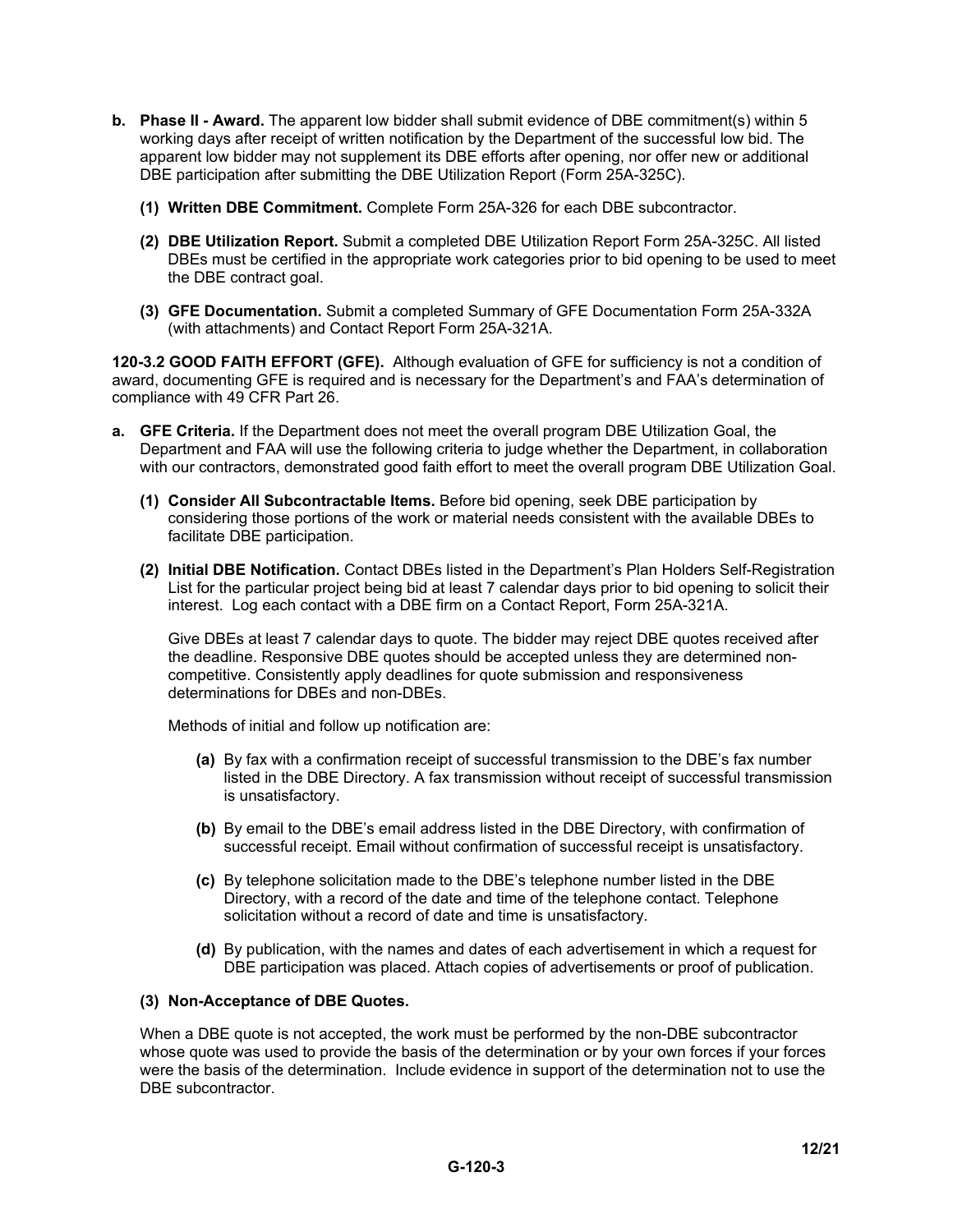Payments received by a non-DBE subcontractor during the execution of the Contract shall be consistent with the accepted quote. This does not preclude increases due to change documents issued by the Department.

- **(4) Assistance to DBEs.** Provide DBEs with:
	- **(a)** Information about bonding or insurance required by the bidder.
	- **(b)** Information about securing equipment, supplies, materials, or business development related assistance or services.
	- **(c)** Adequate information about the requirements of the contract regarding the specific item of work or service sought from the DBE.
	- **(d)** Document all efforts to provide assistance to DBEs on Federal-Aid projects.
- **(5) Follow-up DBE Notifications.** If there is no response from the initial DBE notification, contact the DBEs again to determine if they will be quoting.

Failure to submit a quote by the deadline is evidence of the DBE's lack of interest in bidding. Log follow-up contacts on the Contact Report Form 25A-321A.

**(6) GFE Evaluation.** The Department will review the GFE documentation for content but will not evaluate sufficiency. Failure to provide GFE documentation may result in cancellation of the notice of intent to award and forfeiture of the bid security according to Subsection 30-03.

#### **b. Reserved.**

#### **120-3.3 DBE CREDITABLE AND NON CREDITABLE WORK.**

**a. DBE Creditable Work.** The Commercially Useful Function work items and creditable dollar amounts shown on the DBE Utilization Report, Form 25A-325C, shall be included in any subcontract, purchase order or service agreement with that DBE.

## **b. DBE Decertification.**

- **(1)** If a DBE performing a Commercially Useful Function loses its DBE certification at any time prior to execution of a subcontract, purchase order or service agreement, as the result of a determination of ineligibility pursuant to 49 CFR Part 26.87, the work of that firm will not be credited toward the DBE Utilization Goal and the Contractor must either:
	- **(a)** meet the contract goal by subcontracting with an eligible DBE firm or demonstrate a GFE to do so; or
	- **(b)** continue with the decertified DBE and find other work not already committed to DBEs in an amount that meets or exceeds the DBE Utilization Goal.
- **(2)** If a DBE performing a Commercially Useful Function loses its DBE certification after execution of a subcontract, purchase order or service agreement, as the result of a determination of ineligibility pursuant to 49 CFR Part 26.87, the de-certified DBE may continue to perform, and the work may be credited toward the DBE Utilization Goal.
- **(3)** If a DBE goes out of business and cannot perform the work, the Contractor must meet the contract goal by subcontracting with an eligible DBE Firm or demonstrate a GFE to do so.

The provisions of 120-3.03(3) Termination of a DBE and 120-3.03(4) DBE Replacement or Substitution do not apply to this section.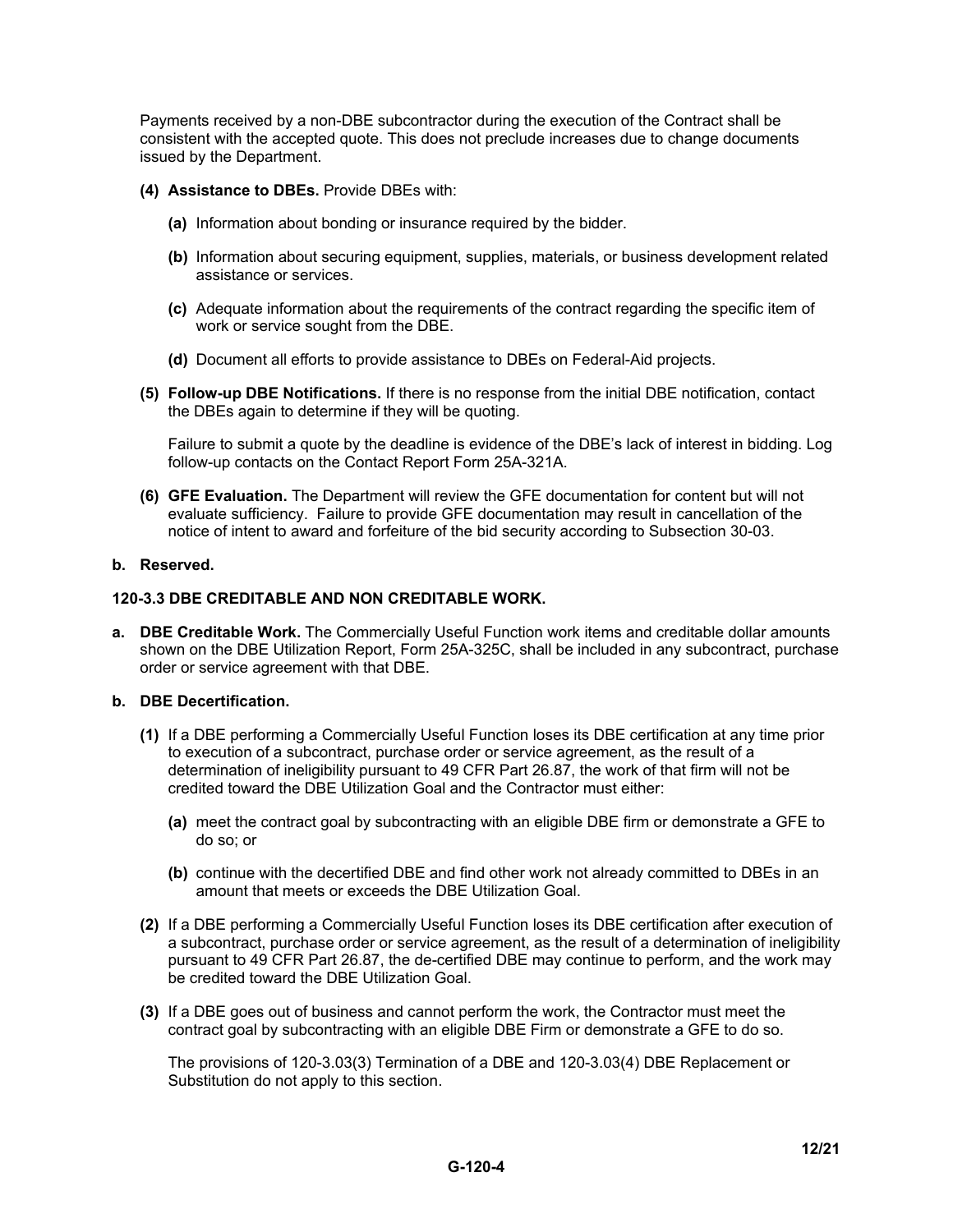A Contractor must notify the CRO within one business day if they become aware of any change in a DBE's circumstances that might lead to a DBE's decertification.

#### **c. Termination of a DBE.**

- **(1)** In accordance with 49 CFR 26.53(f)(1) the Contractor shall not terminate a DBE without good cause and the prior written consent of the Engineer. For purposes of this paragraph, good cause includes the following circumstances:
	- **(a)** DBE defaults on their obligation for any reason;
	- **(b)** The DBE fails or refuses to perform the work of its subcontract in a way consistent with normal industry standards. Provided, however, that good cause does not exist if the failure or refusal of the DBE to perform its work on the subcontract results from the bad faith or discriminatory action of the Contractor.
	- **(c)** The DBE fails or refuses to meet the Contractor's reasonable, nondiscriminatory bond requirements;
	- **(d)** The DBE becomes bankrupt, insolvent, or exhibits credit unworthiness;
	- **(e)** The DBE is ineligible to work on public works projects because of suspension and debarment proceedings pursuant 2 CFR Parts 180, 215, and 1,200 or applicable state law;
	- **(f)** The Engineer determines the DBE is not a responsible contractor.
	- **(g)** The DBE voluntarily withdraws from the project and provides a written notice of its withdrawal;
	- **(h)** The DBE is ineligible to receive DBE credit for the type of work required;
	- **(i)** A DBE owner dies or becomes disabled with the result that the DBE is unable to complete its work; or
	- **(j)** Other documented good cause that the Engineer determines, compels the termination of the DBE, provided that good cause does not exist if the Contractor seeks to terminate a DBE it relied upon to obtain the contract so that the Contractor can self-perform the work for which the DBE was engaged or so that the Contractor can substitute another DBE or non-DBE after contract award.
- **(2)** The Contractor must give written notice to the DBE of its intent to request to terminate and/or substitute, and the reason for the request. The request to terminate and/or substitute must be submitted to the Engineer.
- **(3)** The Contractor must give the DBE 5 working days to respond to the written notice. Any response from the DBE must be submitted to the Engineer.

#### **d. DBE Replacement or Substitution.**

- **(1)** The Contractor shall submit to the Engineer a written request to replace or substitute a DBE who fails or refuses to execute a written subcontract or who is terminated under 120-3.03(3).
- **(2)** If the Contractor cannot obtain replacement DBE participation, the DBE Utilization Goal will not be adjusted. However, the Engineer may consider the following criteria as satisfying that portion of DBE participation that cannot be replaced:
	- **(a)** The Contractor was not at fault or negligent and that the circumstances surrounding the replacement or substitution were beyond the control of the Contractor; and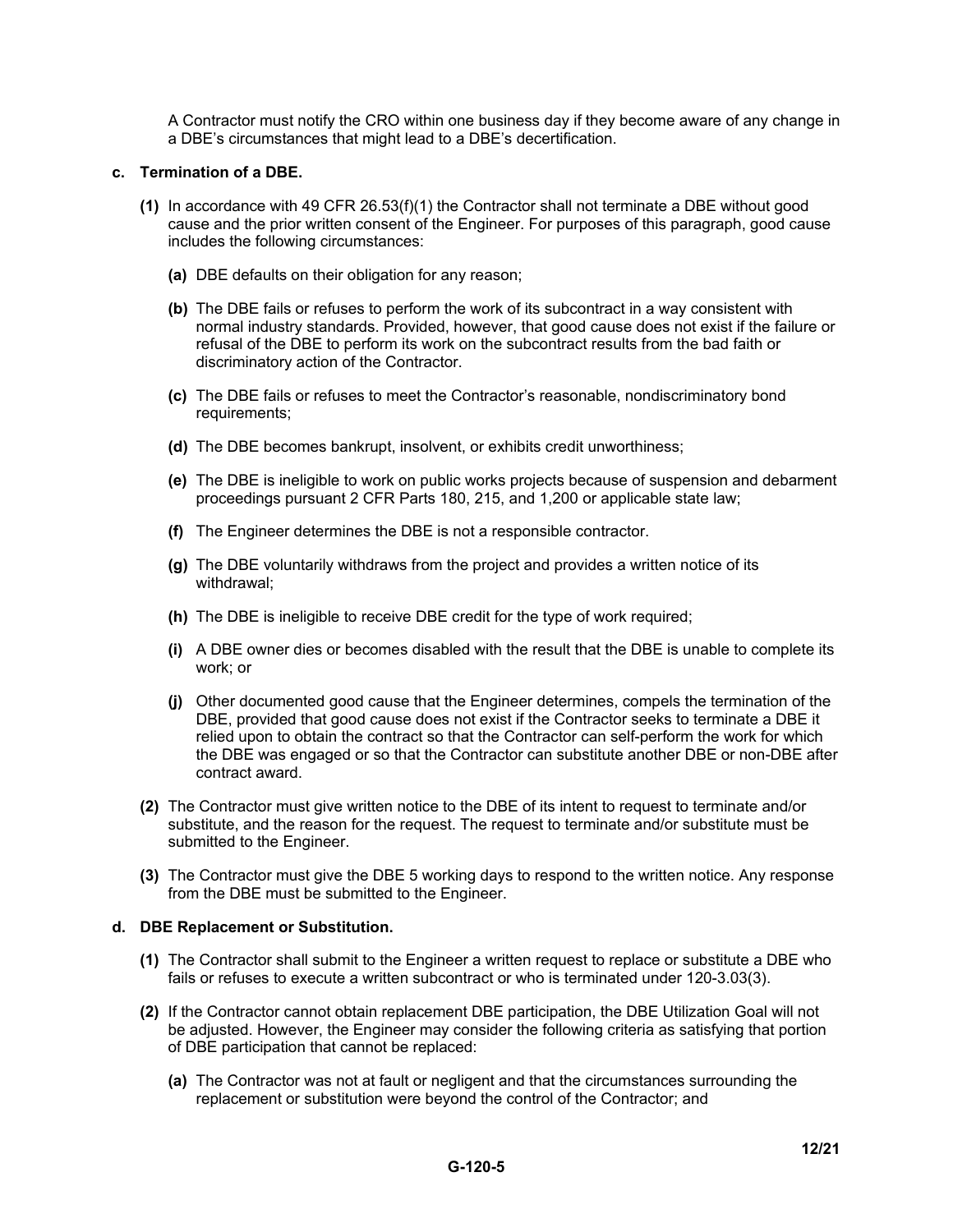- **(b)** The Contractor is unable to find replacement DBE participation at the same level of DBE commitment and has adequately performed and documented the GFE expended in accordance with Subsection 120-3.02; or
- **(c)** It is too late in the project to provide any real subcontracting opportunities for DBEs.

If the Engineer agrees that additional DBE participation is not available, the DBE may be replaced or substituted with a non-DBE or the Contractor may self-perform the work.

## **120-3.4 COMMERCIALLY USEFUL FUNCTION (CUF).**

- **a. Creditable Work.** Measuring the DBE Utilization Goal will be based upon the actual dollars paid to the DBEs for creditable CUF work on this project. This is determined by the Engineer in accordance with this section. CUFs are limited to:
	- **(1)** Prime Contractors;
	- **(2)** Subcontractors;
	- **(3)** Manufacturers;
	- **(4)** Regular Dealers;
	- **(5)** Brokers; or
	- **(6)** Joint Ventures
- **b. Determination of CUF.** In order for the CUF work of the DBE to be credited toward the goal, the Contractor will ensure that the DBE is certified in the appropriate category at the time of the submittal of the subcontract, or the issuance of a purchase order or service agreement. Subcontracts, purchase orders and service agreements shall be consistent with the written DBE commitment.
	- **(1)** The CUF performed by a DBE certified in a supply category will be evaluated by the Engineer to determine whether the DBE performed as either a broker, regular dealer, or manufacturer of the product provided to this project.
	- **(2)** The following factors will be used in determining whether a DBE trucking company is performing a CUF:
		- **(a)** The DBE must be responsible for the management and supervision of the entire trucking operation for which it is performing on a particular contract, and there cannot be a contrived arrangement for the purpose of meeting DBE goals.
		- **(b)** The DBE must itself own and operate at least one fully licensed, insured, and operational truck used on the contract.
		- **(c)** The DBE receives credit for the total value of the transportation services it provides on the contract using trucks it owns, insures, and operates using drivers it employs.
	- **(3)** The Contractor will receive credit for the CUF performed by DBEs as provided in this Section. Contractors are encouraged to contact the Engineer in advance of the execution of the DBE's work or provision of goods or services regarding CUF and potential DBE credit.
	- **(4)** The DBE may perform work in categories for which it is not certified, but only work performed in the DBE's certified category meeting the CUF criteria may be credited toward the DBE Utilization Goal.
	- **(5)** DBE work shall conform to the following requirements to be a CUF: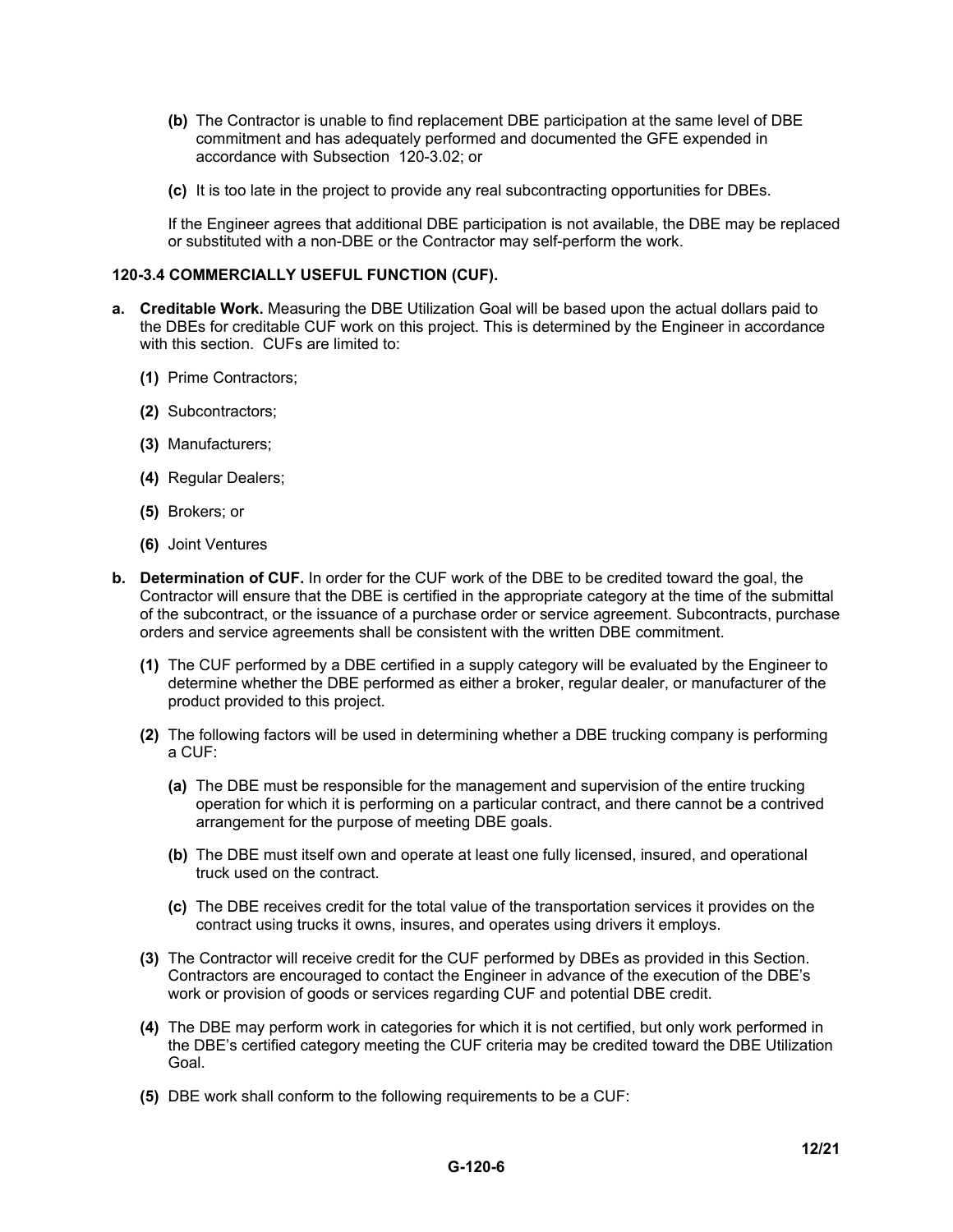- **(a)** It will be necessary and useful work required for the execution of the Contract.
- **(b)** The scope of work will be distinct and identifiable with specific contract items of work, bonding, or insurance requirement.
- **(c)** It will be performed, controlled, managed, and supervised by employees normally employed by and under the control of the certified DBE. The work will be performed with the DBE's own equipment. Either the DBE owner or DBE On-Site Representative will be at the work site and responsible for the work. Leased equipment may also be used provided the DBE has exclusive use of the equipment and it is operated by a driver the DBE employs. In remote locations or rare situations, a DBE may use equipment and/or personnel from the Contractor or its affiliates. Should this situation arise, a prior arrangement must be in place. The duration of the arrangement must be short term and prior written approval from the Engineer must be obtained.
- **(d)** The manner in which the work is sublet or performed will conform to standard industry practice within Alaska, as determined by the Department. The work or provision of goods or services will have a market outside of the DBE program (and must also be performed by non-DBE firms within the Alaskan construction industry). Otherwise, the work or service will be deemed an unnecessary step in the contracting or purchasing process and no DBE credit will be allowed.

There will be no DBE credit for lower-tier non-DBE subcontract work.

**(e)** The cost of the goods and services will be reasonable and competitive with the cost of goods and services outside the DBE program within Alaska. Materials or supplies needed as a regular course of the Contractor's operations such as fuel, maintenance, office facilities, portable bathrooms, etc. are not creditable.

The cost of materials actually incorporated into the project by a DBE subcontractor is creditable toward the DBE goal only if the DBE is responsible for ordering and scheduling their delivery and fully responsible for ensuring that they meet specifications. The cost of materials purchased from the contractor or its affiliates is not creditable.

- **(f)** Subcontract work, with the exception of truck hauling, shall be sublet by the same unit of measure as is contained in the Bid Schedule unless approved in advance by the Engineer.
- **(g)** The DBE will control all business administration, accounting, billing and payment transactions. The Contractor cannot perform these functions for the DBE.

In accordance with AS 36.30.420(b), the Engineer may inspect the offices of the DBE and audit their records to assure compliance.

**c. Rebuttal of a Finding of No CUF.** Consistent with the provisions of 49 CFR Part 26.55(c)(4)&(5), before the Engineer makes a final finding that no CUF has been performed by a DBE, the Engineer will coordinate transmittal of the presumptive finding to the Contractor, who will in-turn, notify the DBE. The Contractor will provide the DBE the opportunity to provide rebuttal information. The Contractor shall present the information to the Engineer.

The Engineer will make a final determination on whether the DBE is performing a CUF. Under no circumstances will the Contractor take any action with respect to the DBE until the final determination is made. The Engineer's decisions on CUF matters are subject to review by the Department, but are not administratively appealable to the U.S. DOT.

**d. Monthly Required Reporting.** On a monthly basis, the Contractor shall submit the Monthly Summary of DBE Participation, Form 25A-336, to the Engineer. Reports are due by the 15th of the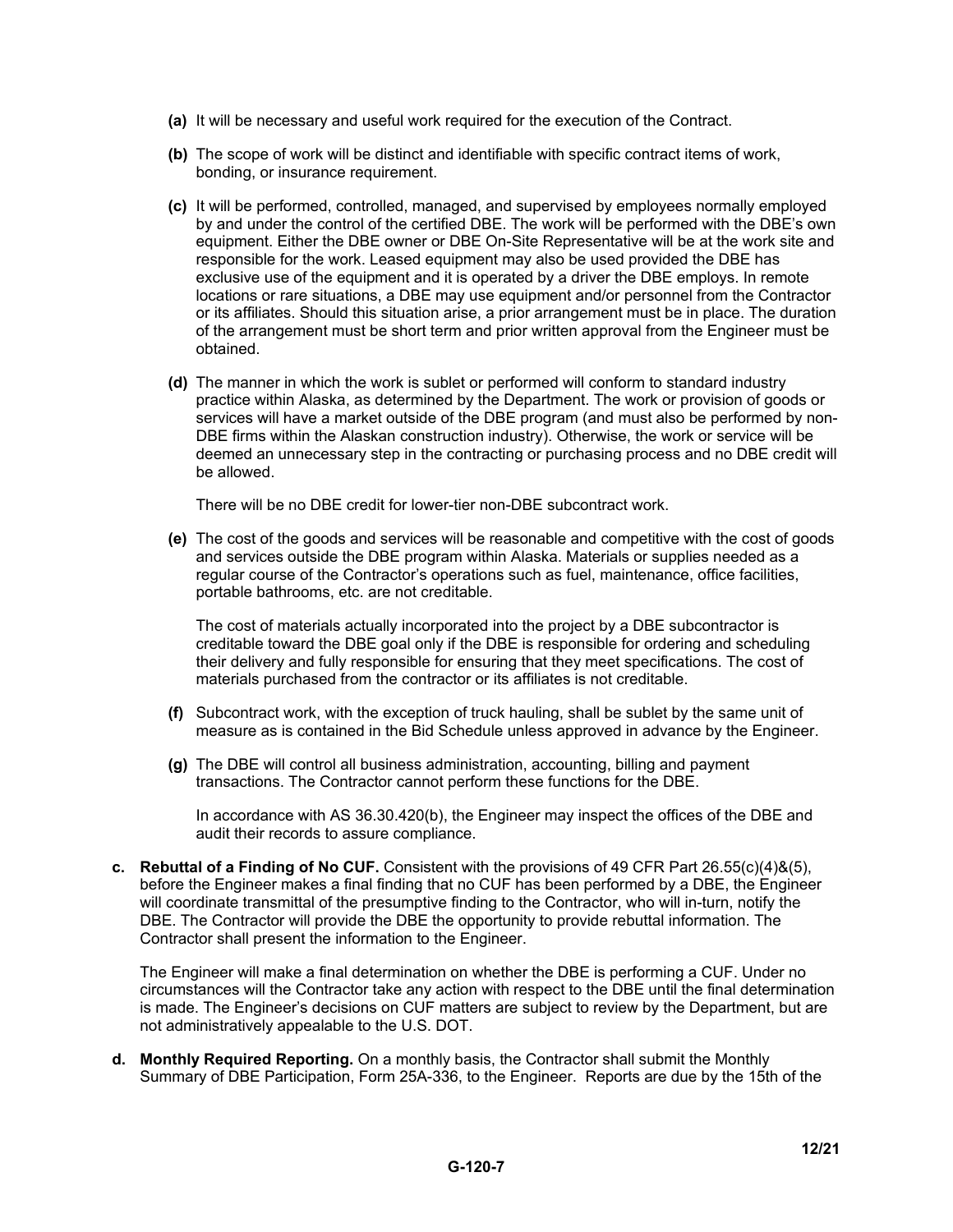following month. Also attach copies of canceled checks or bank statements that identify payer, payee, and amount of transfer to verify payment information shown on the form.

**120-4.1 DETERMINING DBE CREDIT.** The Contractor is entitled to count toward the DBE Utilization Goal, monies actually paid to certified DBEs for CUF work performed by the DBE as determined by the Engineer. The Contractor will receive credit toward the DBE Utilization Goal, as follows:

- **a.** Credit for the Commercially Useful Function of a DBE prime contractor is 100 percent of the monies actually paid to the DBE under the contract for creditable work and materials in accordance with 49 CFR Part 26.55.
- **b.** Credit for the CUF of a subcontractor is 100 percent of the monies actually paid to the DBE under the subcontract for creditable work and materials.
- **c.** Credit for the CUF of a subcontractor performing hauling/transportation is 100 percent of the monies actually paid to the DBE under the subcontract for creditable work for those firms certified in the 100 percent category. Credit for the CUF of a subcontractor performing hauling/transportation is 5 percent of the monies actually paid to the DBE under the subcontract for creditable work for those firms certified in the 5 percent credit category.
- **d.** Credit for the CUF of a manufacturer is 100 percent of the monies paid to the DBE for the creditable materials manufactured.
- **e.** Credit for the CUF of a regular dealer of a creditable material, product, or supply is 60 percent of its value. The value is the actual cost paid to the DBE not to exceed the bid price for such item.
- **f.** Credit for the CUF of a broker performed by a DBE certified in a supply category for providing a creditable material, product or supply is limited to a reasonable brokerage fee. The brokerage fee will not exceed 5 percent of the cost of the procurement contract for the creditable item.
- **g.** Credit for the CUF of a broker performed by a DBE certified in a bonding or insurance category is limited to a reasonable brokerage fee, not to exceed 5 percent of the premium cost.
- **h.** Credit for the CUF of a joint venture (JV) either as the prime contractor or as a subcontractor may not exceed the percent of the DBE's participation in the JV agreement, as certified by the CRO. The DBE joint venture partner will be responsible for performing all of the work as delineated in the certified JV agreement.

**120-5.1 ACHIEVEMENT OF DBE GOALS.** Work under this item is subsidiary to other contract items and no payment will be made for meeting or exceeding the DBE Utilization Goal.

If the Contractor fails to utilize the DBEs listed on Form 25A-325C as scheduled or fails to submit proof of payment, requested documentation, or otherwise cooperate with a DBE review or investigation, the Department will consider this to be unsatisfactory work. If the Contractor fails to utilize GFE to replace or substitute a DBE, regardless of fault (except for Subsection 120-3.03(4)(b)(3)), the Department will also consider this unsatisfactory work. Unsatisfactory work may result in disqualification of the Contractor from future bidding under Subsection 20-13 and withholding or progress payments consistent with Subsection 90-06.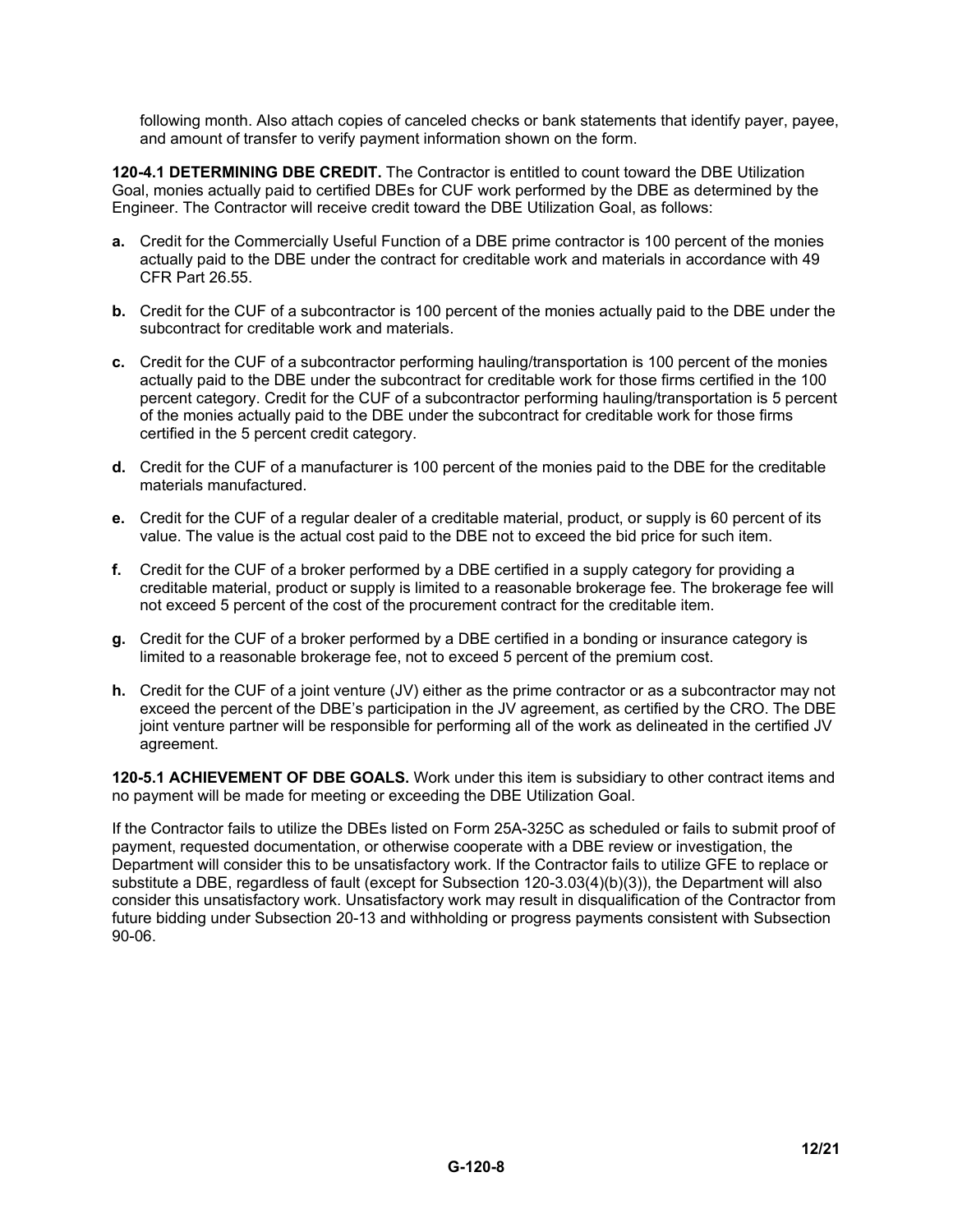# **STATEWIDE AIRPORT SPECIAL PROVISION DBE Program for**

#### **ITEM G-120 RACE-CONSCIOUS DISADVANTAGED BUSINESS ENTERPRISE (DBE) PROGRAM**

**120-1.1 DESCRIPTION.** Provide Disadvantaged Business Enterprises (DBEs), as defined in Title 49 CFR Part 26, the opportunity to participate fairly with other contractors in the performance of contracts financed with federal funds. The Contractor and subcontractors shall not discriminate on the basis of race, color, national origin, or sex in the performance of this contract. The Contractor will carry out applicable requirements of 49 CFR Part 26 in the award and administration of U.S. DOT assisted contracts.

The Department, in coordination with the Federal Aviation Administration, adopted a Race-Conscious DBE Program for Northern Region. The DBE Utilization Goal for this project is as noted on Form 25D-7, Invitation to Bid. 49 CFR establishes the Bidder is responsible to make a portion of the work available to DBEs and to select those portions of the work or material needs consistent with the available DBEs to facilitate DBE participation. The Department and FAA will use the data collected under Item G-120 to evaluate the Contractor and the program for compliance with Item G-120 and with 49 CFR Part 26.

**120-1.2 INTERPRETATION.** This section implements the requirements of 49 CFR Part 26, and the Department's federally approved DBE Program.

**120-1.3 ESSENTIAL CONTRACT PROVISION.** Failure to comply with the provisions of this section is a material breach of contract, which may result in cancelation of intent to award, contract termination, or other remedy as DOT&PF deems appropriate. Failure to comply with this section is justification for debarment action as provided in AS 36.30.640(4).

#### **120-1.4 DEFINITIONS AND TERMS.**

- **a. Administrative Reconsideration.** A process by which the low bidder may request reconsideration when the Department determines the Good Faith Effort (GFE) requirements have not been met.
- **b. Civil Rights Office.** The Department's Civil Rights Office. (CRO)
- **c.** Commercially Useful Function. Action within the scope of the Contract where a Disadvantaged Business Enterprise (DBE) is responsible for execution of the work and is carrying out its responsibilities by actually performing, managing, and supervising the work involved. The DBE must also be responsible, with respect to materials and supplies used on the contract, for negotiating price, determining quality and quantity, ordering the material, and installing (where applicable) and paying for the material itself.
- **d. Contract Compliance Officer.** Individual within the Department's CRO with the authority to administer the Department's compliance programs.
- **e. Disadvantage Business Enterprise (DBE).** A commercial entity which is a for-profit small business certified in accordance with 49 CFR Part 26 and listed in the Alaska DBE Directory.
- **f. DBE Broker.** A DBE certified for the delivery of creditable materials, supplies, equipment, transportation/hauling, insurance, bonding, etc., within its certified category, that is necessary to complete the project. A DBE Broker of materials certified in a supply category must be responsible for scheduling the delivery of materials and ensuring that the materials meet specifications before credit will be given.
- **g. DBE Key Employee.** Employee of the DBE who is identified by the DBE owner in the DBE's certification file at the CRO.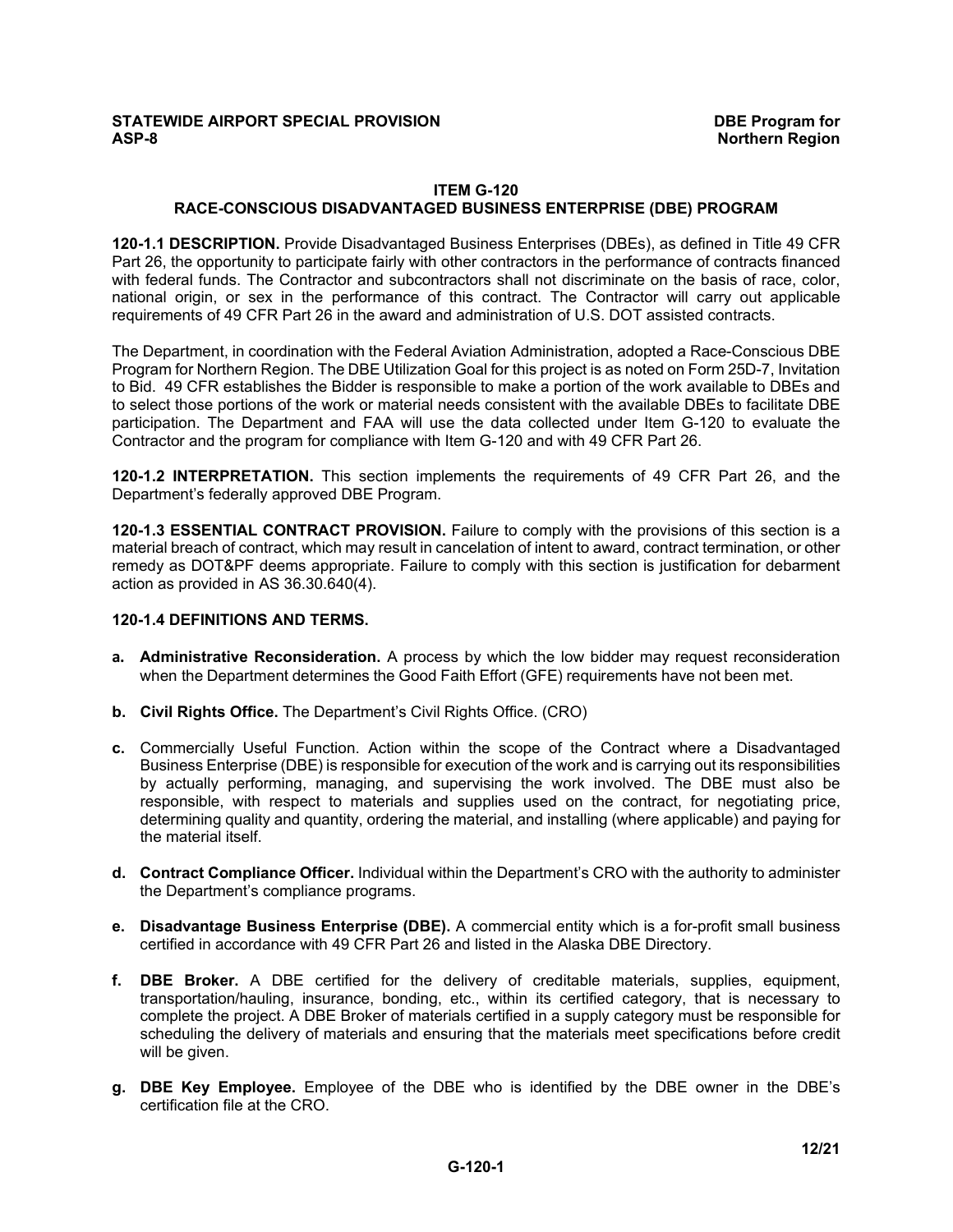- **h. DBE Liaison Officer.** Individual within the Department, who is assigned to perform the administrative reconsideration process according to 49 CFR 26.53(d), who was not part of the Department's original determination the bidder did not demonstrate Good Faith Effort.
- **i. DBE Mandatory Contact.** DBEs that register on the Plan Holders Self Registration List for the project, within 7 calendar days after advertisement of the project.
- **j. DBE Manufacturer.** A DBE certified in a supply category that changes the shape, form, or composition of original material in some way. The DBE Manufacturer must provide that altered material to the general public or the construction industry at large on a regular basis.
- **k. DBE Officer.** Individual designated in writing as a representative of the Contractor concerning DBE issues.
- **l. DBE On-Site Representative.** On-site representatives approved by the DBE owner and the CRO to represent a DBE owner. These representatives must have technical knowledge and the ability to answer questions regarding the work being performed on a project.
- **m. DBE Regular Dealer.** A DBE certified in a supply category who operates in a manner consistent with industry practice and who:
	- **(1)** maintains an in-house inventory on a regular basis of the particular product provided to this project; and
	- **(2)** keeps an inventory in an amount appropriate for the type of work using that product; and
	- **(3)** offers that inventory for sale to the general public or construction industry at large (private and public sectors), not just supplied as needed on a project by project basis during the construction season, except where the product requires special or heavy equipment for delivery and the DBE possesses and operates this equipment on a regular basis throughout the construction season in order to deliver the product to the general public or construction industry at large. If the distribution equipment is rented or leased, it must be on a repetitive, seasonal basis; and may additionally fabricate (assemble large components) for use on a construction project, consistent with standard industry practice, for delivery to the project.

A person may be a DBE Regular Dealer in bulk items such as petroleum products, steel, cement, gravel, stone, or asphalt without owning, operating, or maintaining a place of business, if the person both owns and operates distribution equipment for the products. Any supplementing of DBE Regular Dealers' own distribution equipment shall be by a long-term lease agreement and not on an ad hoc or contract-by-contract basis.

- **n. DBE Utilization Goal.** The percent of work to be performed by certified DBEs.
- **o. DBE Voluntary Contact.** DBEs that register on the Plan Holders Self Registration List, but did not register within 7 calendar days of the project's advertising date.
- **p. Good Faith Effort (GFE).** Bidder's actions, performed prior to bid opening and demonstrated through detailed and comprehensive documentation, to take all necessary and reasonable steps to achieve DBE participation. Lower case "good faith effort", refers to the Department's and all or contractors' collaborative efforts to meet the overall program DBE Utilization Goal.
- **q. Plan Holder Self-Registration List (PHSRL).** The Department's online portal that allows contractors, DBEs and non-DBEs to self-register as an interested contractor to bid.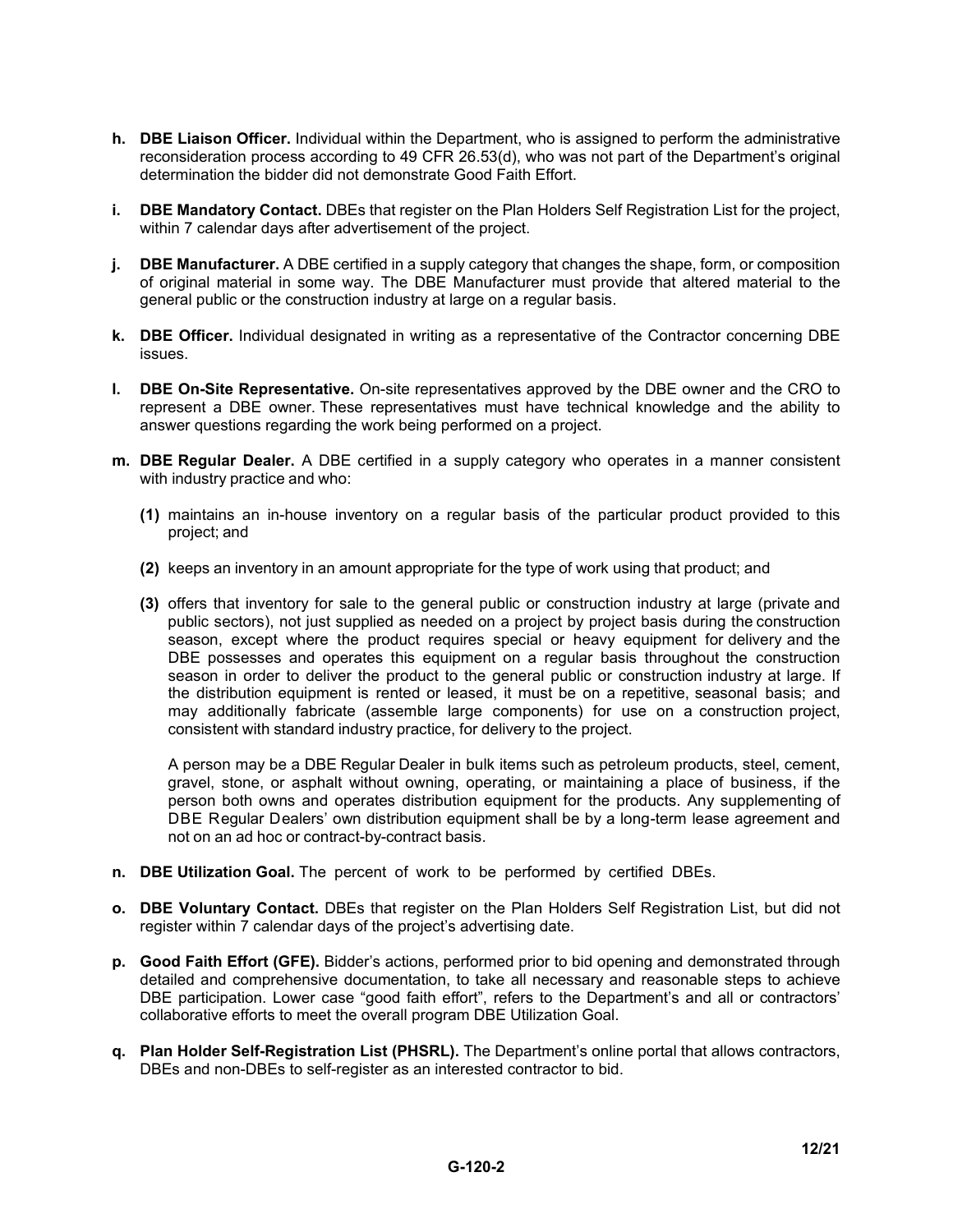- **r. Race-Conscious DBE Participation.** DBE participation used to meet an individual project specific DBE Utilization Goal.
- **s. Race-Neutral DBE Participation.** DBE participation when no DBE Utilization Goal is specified in the Contract and DBE participation that exceeds the goal amount when an individual project specific DBE Utilization Goal is specified in the Contract.

## **120-2.1 RESERVED.**

#### **120-3.1 DETERMINATION OF COMPLIANCE.**

- **a. Phase I Bid.** All Bidders' GFEs must be completed prior to bid opening.
- **b. Phase II Award.** The apparent low bidder shall submit evidence of DBE commitment(s) within 5 calendar days after bid opening as a matter of responsibility (49 CFR 26.53). The apparent low bidder may not supplement its DBE efforts after opening, nor offer new or additional DBE participation after submitting the DBE Utilization Report (Form 25A-325C).
	- **(1) Written DBE Commitment.** Complete Form 25A-326 for each DBE subcontractor.
	- **(2) DBE Utilization Report.** Submit a completed DBE Utilization Report Form 25A-325C. All listed DBEs must be certified in the appropriate work categories prior to bid opening to be used to meet the DBE contract goal.
	- **(3) GFE Documentation.** Submit a completed Summary of GFE Documentation Form 25A-332A (with attachments) and Contact Report Form 25A-321A.

If the bidder cannot meet the DBE Utilization Goal, and cannot document the minimum required GFE (as specified below), the Contracting Officer will determine the bidder is not responsible.

## **120-3.2 GOOD FAITH EFFORT (GFE).**

- **a. GFE Criteria.** If a bidder does not meet the DBE Utilization Goal, the Department will use the following criteria to determine whether the bidder demonstrated sufficient GFE to be eligible for award of the contract. Documenting GFE is required and is necessary for the Department's and FAA's determination of compliance with 49 CFR Part 26.
	- **(1) Consider All Subcontractable Items.** Before bid opening, seek DBE participation by considering those portions of the work or material needs consistent with the available DBEs to facilitate DBE participation. Contingent sum pay items may not be considered for Race Conscious DBE participation to meet the DBE Utilization Goal. DBE participation on contingent sum pay items will be credited towards Race Neutral DBE Participation.
	- **(2) Initial DBE Notification.** Contact all DBEs listed as Mandatory Contacts for this Contract on the Department's Plan Holders Self-Registration List. Bidders are encouraged to also contact DBEs listed as Voluntary Contacts but are not compelled to make voluntary contacts as a condition of demonstrating GFE. Log each contact with a DBE firm on a Contact Report, Form 25A-321A.

Give DBEs at least 7 calendar days to quote. You may reject DBE quotes received after the deadline. Responsive DBE quotes should be accepted unless they are determined noncompetitive. Consistently apply deadlines for quote submission and responsiveness determinations for DBEs and non-DBEs.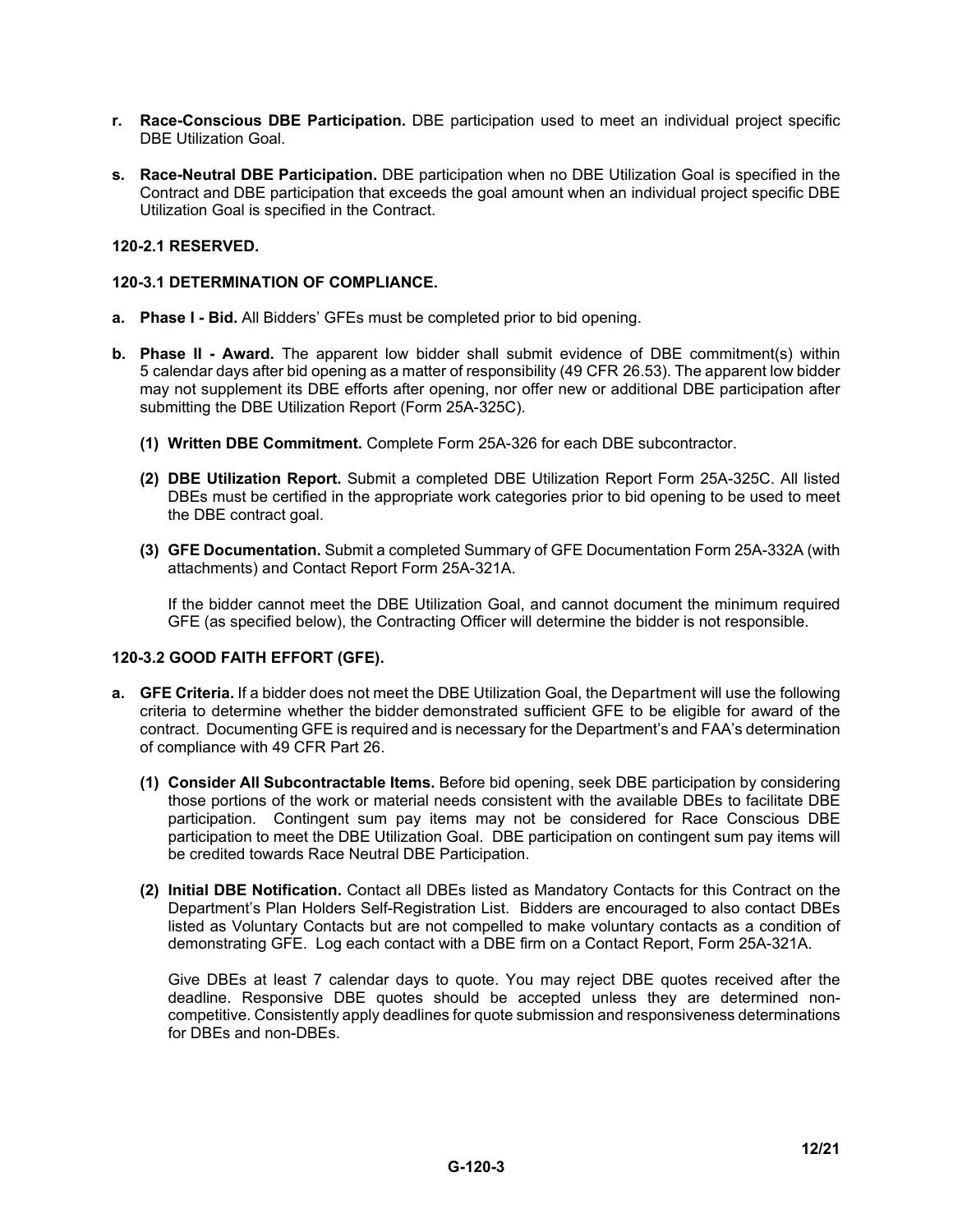- **(3)** Methods of initial and follow up notification are:
	- **(a)** By fax with a confirmation receipt of successful transmission to the DBE's fax number listed in the DBE Directory. A fax transmission without receipt of successful transmission is unsatisfactory.
	- **(b)** By email to the DBE's email address listed in the DBE Directory, with confirmation of successful receipt. Email without confirmation of successful receipt is unsatisfactory.
	- **(c)** By telephone solicitation made to the DBE's telephone number listed in the DBE Directory, with a record of the date and time of the telephone contact. Telephone solicitation without a record of date and time is unsatisfactory.
	- **(d)** By publication, with the names and dates of each advertisement in which a request for DBE participation was placed. Attach copies of advertisements or proof of publication.

#### **(4) Non-Competitive DBE Quotes.**

DBE quotes more than 10 percent higher than an accepted non-DBE quote, or more than 10 percent higher than the cost of using your own forces may be deemed non-competitive, provided they are for the exact same work. Include evidence supporting the determination not to use the DBE subcontractor.

When a DBE quote is not accepted, the work must be performed by the non-DBE subcontractor whose quote was used to provide the basis of the determination or by your own forces if your forces were the basis of the determination. Payments received by a non-DBE subcontractor during the execution of the Contract shall be consistent with the accepted quote. This does not preclude increases due to change documents issued by the Department.

- **(5) Assistance to DBEs.** Provide DBEs with:
	- **(a)** Information about bonding or insurance required by the bidder.
	- **(b)** Information about securing equipment, supplies, materials, or business development related assistance or services.
	- **(c)** Adequate information about the requirements of the contract regarding the specific item of work or service sought from the DBE.
	- **(d)** Document all efforts to provide assistance to DBEs on Federal-Aid projects.
- **(6) Follow-up DBE Notifications.** If there is no response from the initial DBE notification, contact the DBEs again to determine if they will be quoting.

Failure to submit a quote by the deadline is evidence of the DBE's lack of interest in bidding. Log follow-up contacts on the Contact Report Form 25A-321A.

**(7) GFE Evaluation.** Subsections (a) through (e) must be completed for a GFE based submission to be considered. Failure to perform and document actions contained in subsections (a) through (e) constitutes insufficient GFE. After submitting a GFE, bidders may only clarify efforts taken before opening. No new efforts or additional DBE participation is permitted after bid opening, as basis of GFE.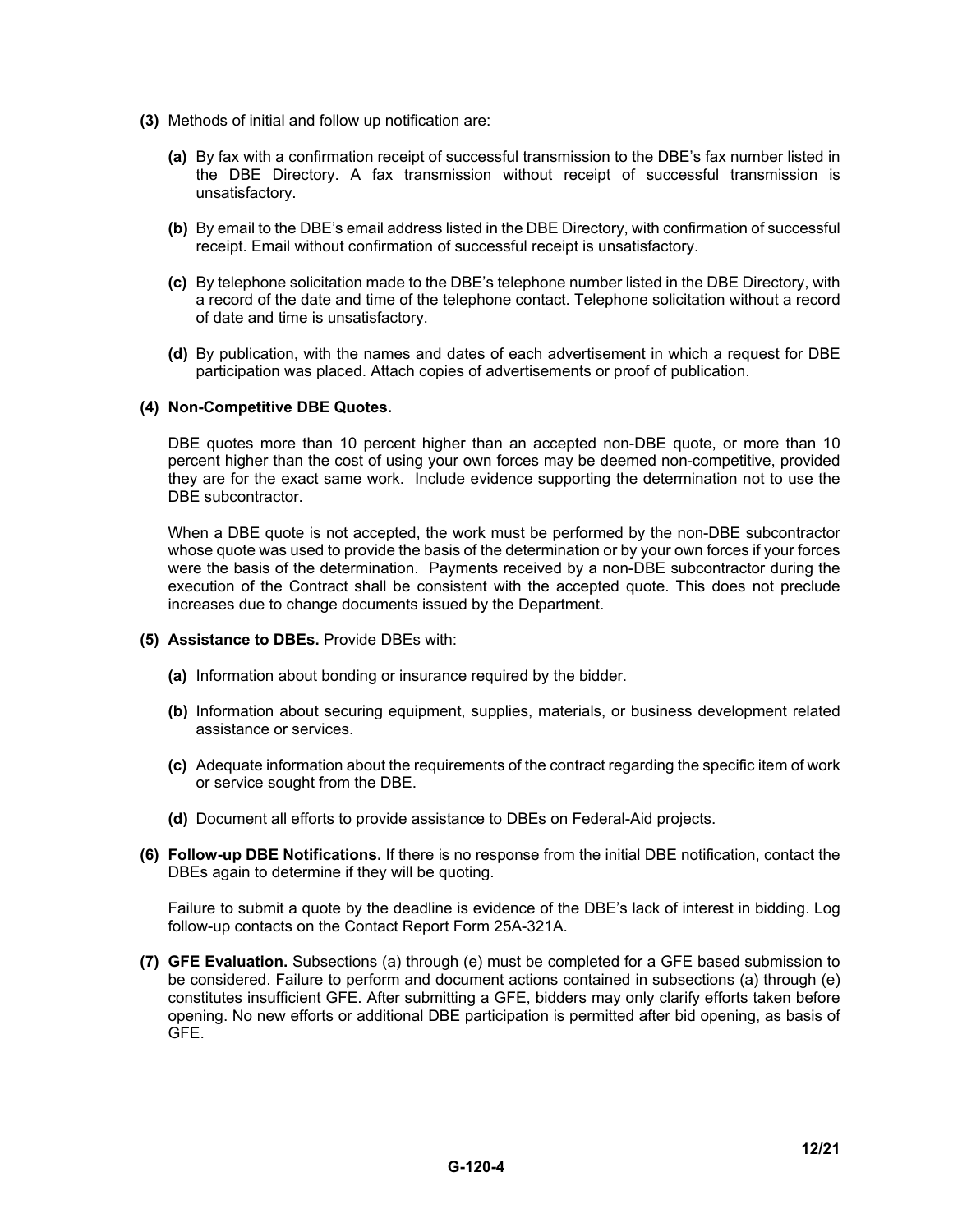**b. Administrative Reconsideration.** 49 CFR 26.53(d) provides an opportunity for administrative reconsideration when the Department determines that GFE is insufficient. This opportunity must be exercised within three working days of notification that GFEs were unsatisfactory. For reconsideration, the bidder must provide written documentation or argument concerning efforts to meet the DBE Utilization Goal. No new or additional contact information may be provided. Only contact information the bidder provided in support of its initial request for a GFE determination by the CRO may be presented to support the request for administrative reconsideration.

The process for an Administrative Reconsideration is as follows:

- **(1)** The bidder will have the opportunity to meet with the DBE Liaison Officer in person to discuss the issue. If so desired, the bidder must be ready to meet with the DBE Liaison Officer within four working days of receipt of notice that it failed to meet the requirements of this subsection.
- **(2)** The DBE Liaison Officer will render a written decision and provide notification to the bidder within four working days after the meeting. The written decision will explain the basis for finding.
- **(3)** The finding of the DBE Liaison Officer cannot be appealed to the U.S. DOT.

#### **120-3.3 DBE CREDITABLE AND NON CREDITABLE WORK.**

**a. DBE Creditable Work.** The Commercially Useful Function work items and creditable dollar amounts shown on the DBE Utilization Report, Form 25A-325C, shall be included in any subcontract, purchase order or service agreement with that DBE.

#### **b. DBE Decertification.**

- **(1)** If a DBE performing a Commercially Useful Function loses its DBE certification at any time prior to execution of a subcontract, purchase order or service agreement, as the result of a determination of ineligibility pursuant to 49 CFR Part 26.87, the work of that firm will not be credited toward the DBE Utilization Goal and the Contractor must either:
	- **(a)** meet the contract goal by subcontracting with an eligible DBE firm or demonstrate a GFE to do so; or
	- **(b)** continue with the decertified DBE and find other work not already committed to DBEs in an amount that meets or exceeds the DBE Utilization Goal.
- **(2)** If a DBE performing a Commercially Useful Function loses its DBE certification after execution of a subcontract, purchase order or service agreement, as the result of a determination of ineligibility pursuant to 49 CFR Part 26.87, the de-certified DBE may continue to perform, and the work may be credited toward the DBE Utilization Goal.
- **(3)** If a DBE goes out of business and cannot perform the work, the Contractor must meet the contract goal by subcontracting with an eligible DBE Firm or demonstrate a GFE to do so.

The provisions of 120-3.03(3) Termination of a DBE and 120-3.03(4) DBE Replacement or Substitution do not apply to this section.

A Contractor must notify the CRO within one business day if they become aware of any change in a DBE's circumstances that might lead to a DBE's decertification.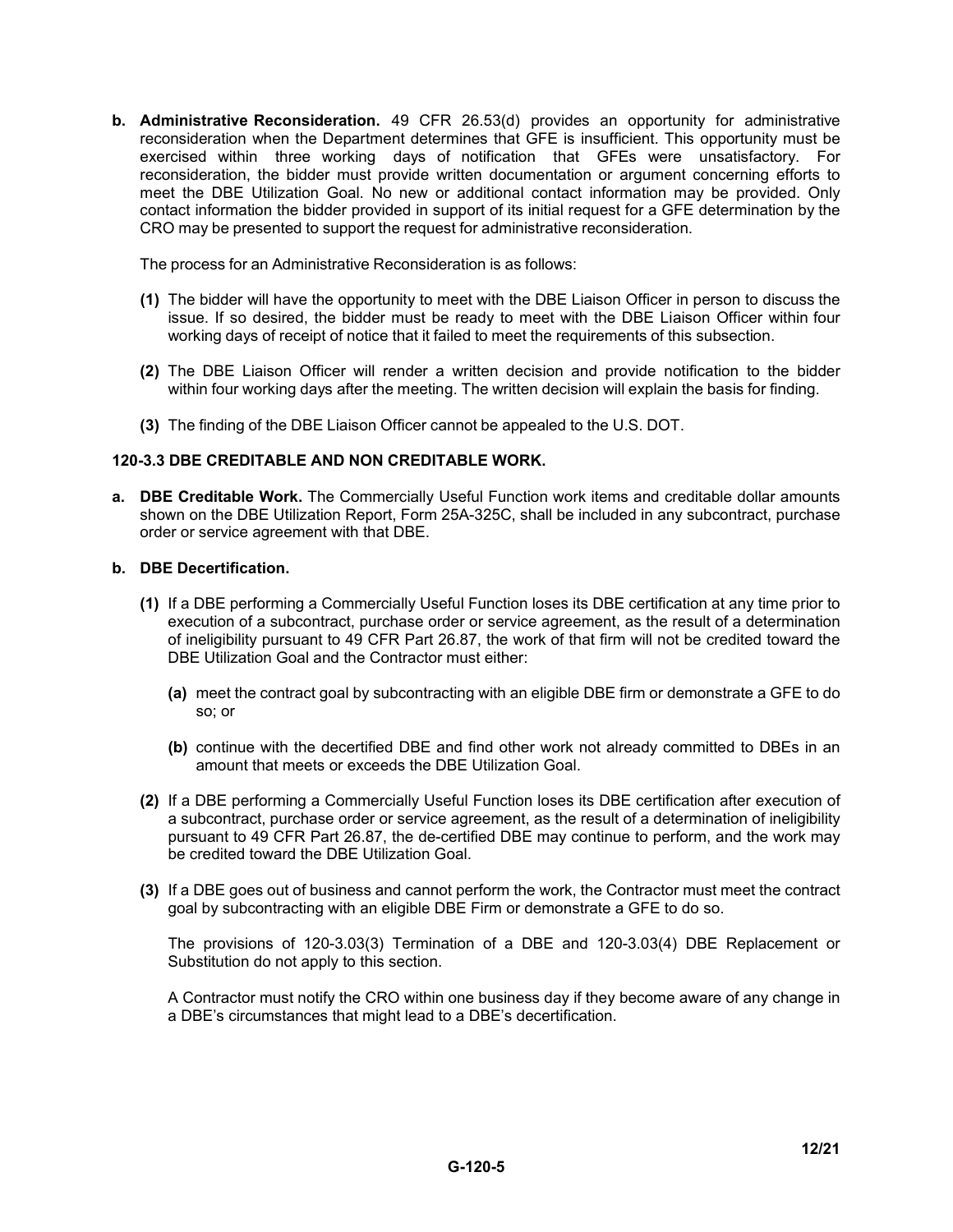#### **c. Termination of a DBE.**

- **(1)** In accordance with 49 CFR 26.53(f)(1) the Contractor shall not terminate a DBE without good cause and the prior written consent of the Engineer. For purposes of this paragraph, good cause includes the following circumstances:
	- **(a)** DBE defaults on their obligation for any reason;
	- **(b)** The DBE fails or refuses to perform the work of its subcontract in a way consistent with normal industry standards. Provided, however, that good cause does not exist if the failure or refusal of the DBE to perform its work on the subcontract results from the bad faith or discriminatory action of the Contractor.
	- **(c)** The DBE fails or refuses to meet the Contractor's reasonable, nondiscriminatory bond requirements;
	- **(d)** The DBE becomes bankrupt, insolvent, or exhibits credit unworthiness;
	- **(e)** The DBE is ineligible to work on public works projects because of suspension and debarment proceedings pursuant 2 CFR Parts 180, 215, and 1,200 or applicable state law;
	- **(f)** The Engineer determines the DBE is not a responsible contractor.
	- **(g)** The DBE voluntarily withdraws from the project and provides a written notice of its withdrawal;
	- **(h)** The DBE is ineligible to receive DBE credit for the type of work required;
	- **(i)** A DBE owner dies or becomes disabled with the result that the DBE is unable to complete its work; or
	- **(j)** Other documented good cause that the Engineer determines, compels the termination of the DBE, provided that good cause does not exist if the Contractor seeks to terminate a DBE it relied upon to obtain the contract so that the Contractor can self-perform the work for which the DBE was engaged or so that the Contractor can substitute another DBE or non-DBE after contract award.
- **(2)** The Contractor must give written notice to the DBE of its intent to request to terminate and/or substitute, and the reason for the request. The request to terminate and/or substitute must be submitted to the Engineer.
- **(3)** The Contractor must give the DBE 5 working days to respond to the written notice. Any response from the DBE must be submitted to the Engineer.
- **(4)** DBEs that are terminated must be replaced or substituted in accordance with 120-3.3(d).

#### **d. DBE Replacement or Substitution.**

**(1)** The Contractor shall submit to the Engineer a written request to replace or substitute a DBE who fails or refuses to execute a written subcontract or who is terminated under Subsection 120-3.3(c).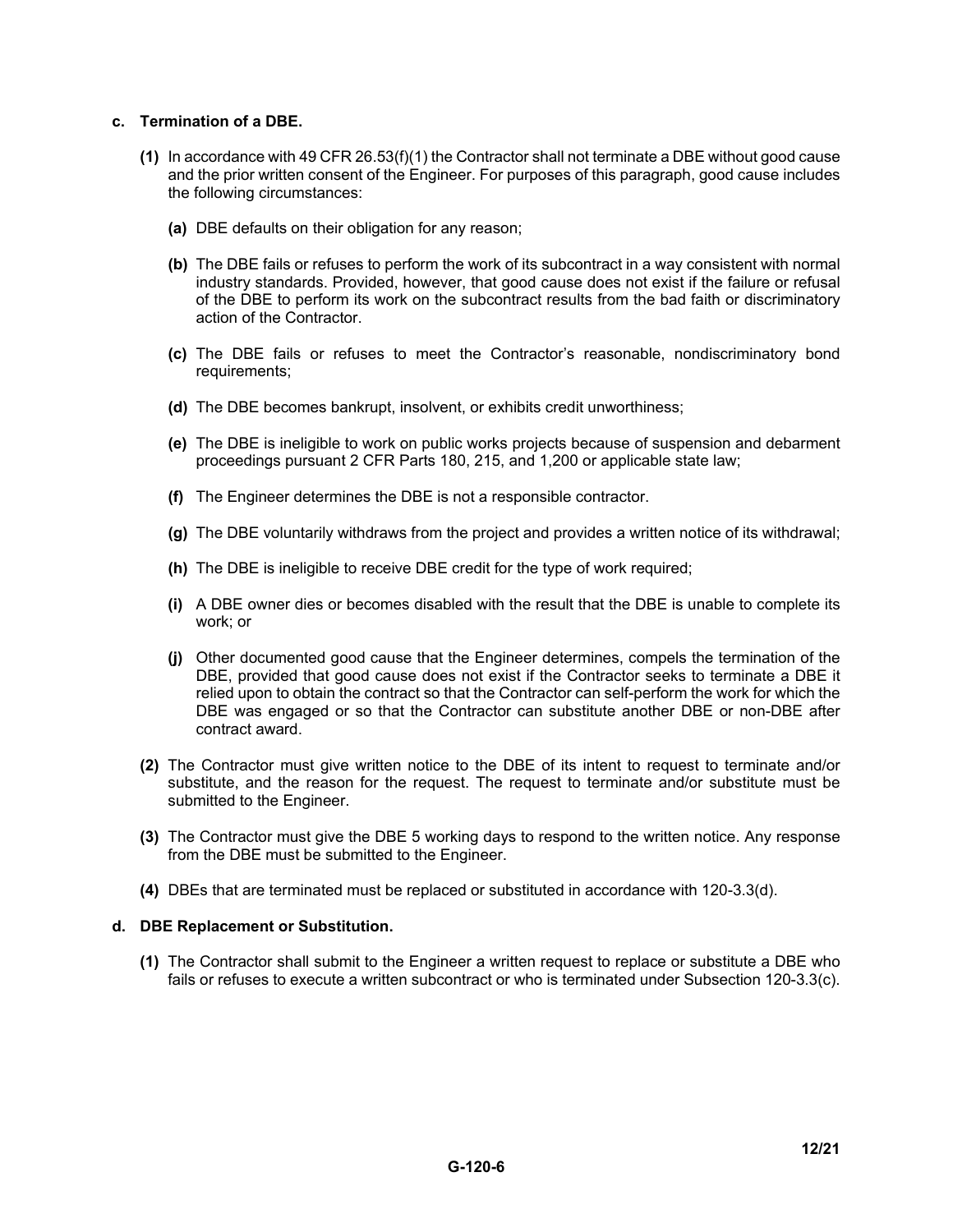- **(2)** If the Contractor cannot obtain replacement DBE participation, the DBE Utilization Goal will not be adjusted. However, the Engineer may consider the following criteria as satisfying that portion of DBE participation that cannot be replaced:
	- **(a)** The Contractor was not at fault or negligent and that the circumstances surrounding the replacement or substitution were beyond the control of the Contractor; and
	- **(b)** The Contractor is unable to find replacement DBE participation at the same level of DBE commitment and has adequately performed and documented the GFE expended in accordance with Subsection 120-3.2; or
	- **(c)** It is too late in the project to provide any real subcontracting opportunities for DBEs.

If the Engineer agrees that additional DBE participation is not available, the DBE may be replaced or substituted with a non-DBE or the Contractor may self-perform the work.

#### **120-3.4 COMMERCIALLY USEFUL FUNCTION (CUF).**

- **a. Creditable Work.** Measuring the DBE Utilization Goal will be based upon the actual dollars paid to the DBEs for creditable CUF work on this project. This is determined by the Engineer in accordance with this section. CUFs are limited to:
	- **(1)** Prime Contractors;
	- **(2)** Subcontractors;
	- **(3)** `Manufacturers;
	- **(4)** Regular Dealers;
	- **(5)** Brokers; or
	- **(6)** Joint Ventures
- **b. Determination of CUF.** In order for the CUF work of the DBE to be credited toward the goal, the Contractor must ensure the DBE is certified in the appropriate category at the time of the submittal of the subcontract, or the issuance of a purchase order or service agreement. Subcontracts, purchase orders and service agreements must be consistent with the written DBE commitment.
	- **(1)** The CUF performed by a DBE certified in a supply category will be evaluated by the Engineer to determine whether the DBE performed as either a broker, regular dealer, or manufacturer of the product provided to this project.
	- **(2)** The following factors will be used in determining whether a DBE trucking company is performing a CUF:
		- **(a)** The DBE must be responsible for the management and supervision of the entire trucking operation for which it is performing on a particular contract, and there cannot be a contrived arrangement for the purpose of meeting DBE goals.
		- **(b)** The DBE must itself own and operate at least one fully licensed, insured, and operational truck used on the contract.
		- **(c)** The DBE receives credit for the total value of the transportation services it provides on the contract using trucks it owns, insures, and operates using drivers it employs.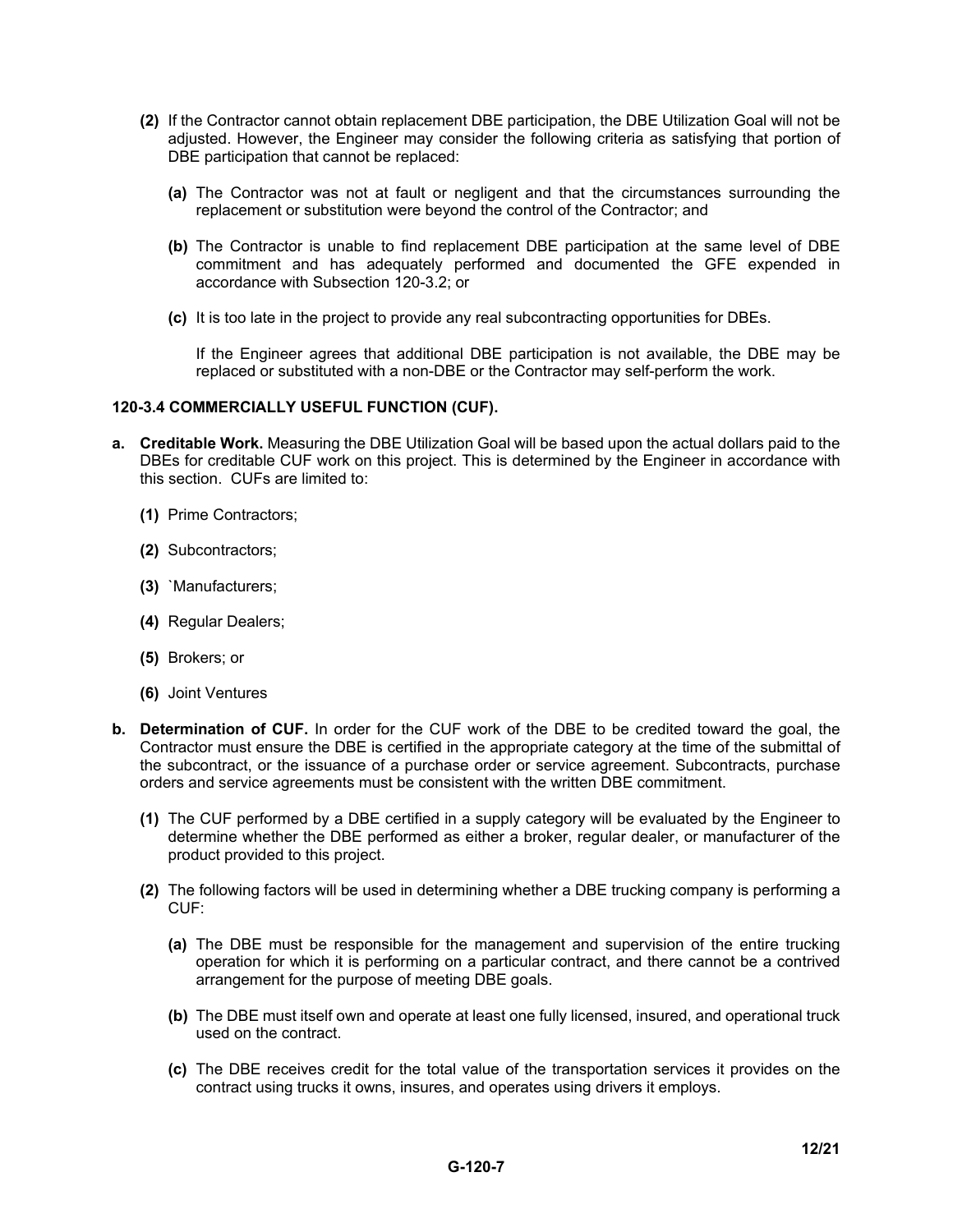- **(3)** The Contractor will receive credit for the CUF performed by DBEs as provided in this section. Contractors are encouraged to contact the Engineer in advance of the execution of the DBE's work or provision of goods or services regarding CUF and potential DBE credit.
- **(4)** The DBE may perform work in categories for which it is not certified, but only work performed in the DBE's certified category meeting the CUF criteria may be credited toward the DBE Utilization Goal.
- **(5)** DBE work shall conform to the following requirements to be a CUF:
	- **(a)** It will be necessary and useful work required for the execution of the Contract.
	- **(b)** The scope of work will be distinct and identifiable with specific contract items of work, bonding, or insurance requirement.
	- **(c)** It will be performed, controlled, managed, and supervised by employees normally employed by and under the control of the certified DBE. The work will be performed with the DBE's own equipment. Either the DBE owner or DBE On-Site Representative will be at the work site and responsible for the work. Leased equipment may also be used provided the DBE has exclusive use of the equipment and it is operated by a driver the DBE employs. In remote locations or rare situations, a DBE may use equipment and/or personnel from the Contractor or its affiliates. Should this situation arise, a prior arrangement must be in place. The duration of the arrangement must be short term and prior written approval from the Engineer must be obtained.
	- **(d)** The manner in which the work is sublet or performed will conform to standard industry practice within Alaska, as determined by the Department. The work or provision of goods or services will have a market outside of the DBE program (and must also be performed by non-DBE firms within the Alaskan construction industry). Otherwise, the work or service will be deemed an unnecessary step in the contracting or purchasing process and no DBE credit will be allowed.

There will be no DBE credit for lower-tier non-DBE subcontract work.

**(e)** The cost of the goods and services will be reasonable and competitive with the cost of goods and services outside the DBE program within Alaska. Materials or supplies needed as a regular course of the Contractor's operations such as fuel, maintenance, office facilities, portable bathrooms, etc. are not creditable.

The cost of materials actually incorporated into the project by a DBE subcontractor is creditable toward the DBE goal only if the DBE is responsible for ordering and scheduling their delivery and fully responsible for ensuring that they meet specifications. The cost of materials purchased from the contractor or its affiliates is not creditable.

- **(f)** Subcontract work, with the exception of truck hauling, shall be sublet by the same unit of measure as is contained in the Bid Schedule unless approved in advance by the Engineer.
- **(g)** The DBE will control all business administration, accounting, billing and payment transactions. The Contractor cannot perform these functions for the DBE.

In accordance with AS 36.30.420(b), the Engineer may inspect the offices of the DBE and audit their records to assure compliance.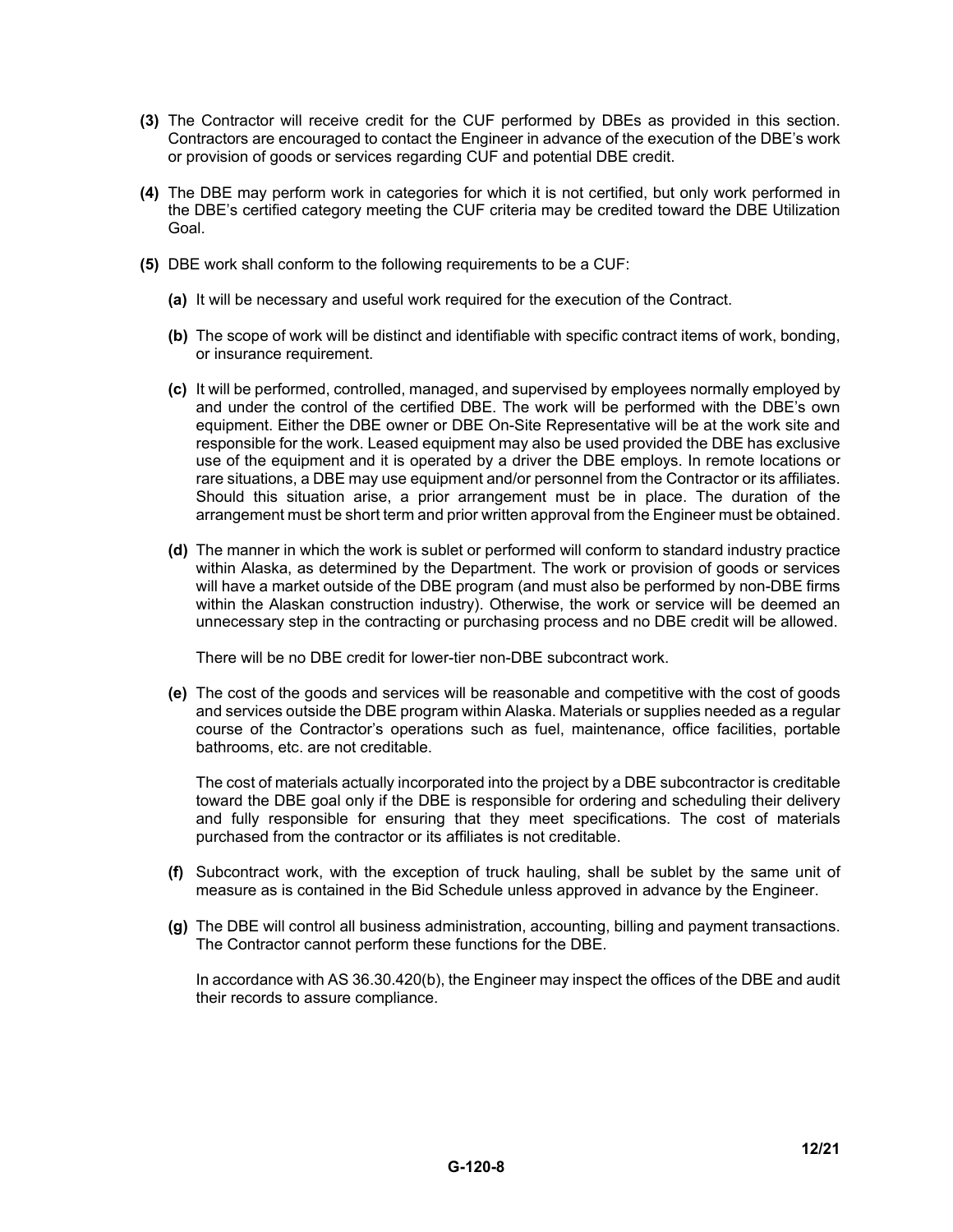**c. Rebuttal of a Finding of No CUF.** Consistent with the provisions of 49 CFR Part 26.55(c)(4)&(5), before the Engineer makes a final finding that no CUF has been performed by a DBE, the Engineer will coordinate transmittal of the presumptive finding to the Contractor, who will in-turn, notify the DBE. The Contractor will provide the DBE the opportunity to provide rebuttal information. The Contractor shall present the information to the Engineer.

The Engineer will make a final determination on whether the DBE is performing a CUF. Under no circumstances will the Contractor take any action with respect to the DBE until the final determination is made. The Engineer's decisions on CUF matters are subject to review by the Department, but are not administratively appealable to the U.S. DOT.

**d. Monthly Required Reporting.** On a monthly basis, the Contractor shall submit the Monthly Summary of DBE Participation, Form 25A-336, to the Engineer. Reports are due by the 15<sup>th</sup> of the following month. Also attach copies of canceled checks or bank statements that identify payer, payee, and amount of transfer to verify payment information shown on the form.

**120-4.1 DETERMINING DBE CREDIT.** The Contractor is entitled to count toward the DBE Utilization Goal, monies actually paid to certified DBEs for CUF work performed by the DBE as determined by the Engineer. The Contractor will receive credit toward the DBE Utilization Goal, as follows:

- **a.** Credit for the Commercially Useful Function of a DBE prime contractor is 100 percent of the monies actually paid to the DBE under the contract for creditable work and materials in accordance with 49 CFR Part 26.55.
- **b.** Credit for the CUF of a subcontractor is 100 percent of the monies actually paid to the DBE under the subcontract for creditable work and materials.
- **c.** Credit for the CUF of a subcontractor performing hauling/transportation is 100 percent of the monies actually paid to the DBE under the subcontract for creditable work for those firms certified in the 100 percent category. Credit for the CUF of a subcontractor performing hauling/transportation is 5 percent of the monies actually paid to the DBE under the subcontract for creditable work for those firms certified in the 5 percent credit category.
- **d.** Credit for the CUF of a manufacturer is 100 percent of the monies paid to the DBE for the creditable materials manufactured.
- **e.** Credit for the CUF of a regular dealer of a creditable material, product, or supply is 60 percent of its value. The value is the actual cost paid to the DBE not to exceed the bid price for such item.
- **f.** Credit for the CUF of a broker performed by a DBE certified in a supply category for providing a creditable material, product or supply is limited to a reasonable brokerage fee. The brokerage fee will not exceed 5 percent of the cost of the procurement contract for the creditable item.
- **g.** Credit for the CUF of a broker performed by a DBE certified in a bonding or insurance category is limited to a reasonable brokerage fee, not to exceed 5 percent of the premium cost.
- **h.** Credit for the CUF of a joint venture (JV) either as the prime contractor or as a subcontractor may not exceed the percent of the DBE's participation in the JV agreement, as certified by the CRO. The DBE joint venture partner will be responsible for performing all of the work as delineated in the certified JV agreement.